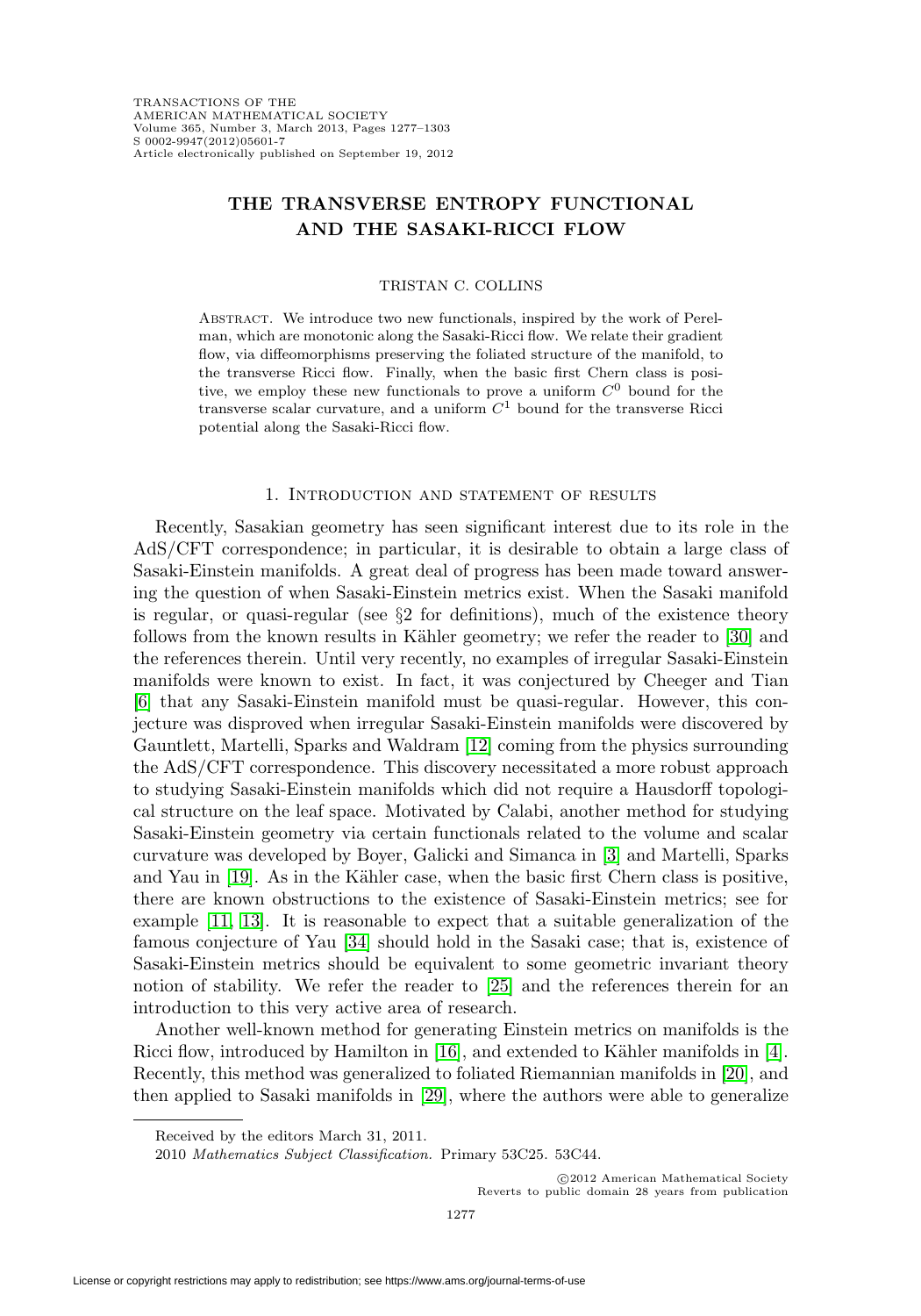the results of [\[4\]](#page-25-5). The Sasaki-Ricci flow may prove a very effective way of generating examples of Sasaki-Einstein manifolds, particularly once a robust existence theory is developed. For example, in the Kähler case, when an Einstein metric is known to exist in the first Chern class, it was claimed by Perelman that the Kähler-Ricci flow will converge to it (see [\[25,](#page-26-3) [31\]](#page-26-7) for a proof if there are no holomorphic vector fields). This result was generalized in [\[31\]](#page-26-7) to include Kähler-Ricci solitons. Moreover, there is a large body of work relating the various geometric notions of stability, as well as algebraic properties of the base manifold, to the convergence of the Kähler-Ricci flow; see for instance [\[23,](#page-26-8) [24,](#page-26-9) [26,](#page-26-10) [33\]](#page-26-11). It would be desirable to extend these results to the Sasakian setting. In this paper, we take a step in this direction. In particular, we generalize some results of Perelman [\[22,](#page-26-12) [28\]](#page-26-13) (see also [\[8,](#page-25-6) [18\]](#page-26-14)) to Sasaki manifolds.

Before outlining this paper, we remark that all of our results hold for irregular Sasaki manifolds. In §2 of this paper we define key notions of foliations, as well as Sasakian and transverse geometry. We examine the relationship between the local transverse geometry and the global geometry. A significant difficulty that arises in the irregular case is the absence of a transverse distance function which is a metric on the leaf space. We define a transverse distance function which will be crucial to our developments and investigate the properties of the "balls" it defines. In general, these sets can have pathological properties, but for sufficiently small radii we are able to identify them geometrically.

In §3 we define the Sasaki and transverse Ricci flows and state some of the known results. We also introduce special coordinates, developed in [\[14\]](#page-25-7), which will aid us greatly in our subsequent developments.

In §4 we introduce a new functional, which we call the transverse energy functional  $\mathcal{F}^T : \mathfrak{Met}^T(S) \times C^{\infty}_B(S) \to \mathbb{R}$ , given by

$$
\mathcal{F}^T(g,f) = \int_S (\mathbf{R}^T + |\nabla f|^2) e^{-f} d\mu.
$$

We refer the reader to  $\S$ 2-4 for the relevant definitions. We then prove

<span id="page-1-0"></span>**Theorem 1.1.** Let  $(S, q_0)$  be a Sasaki manifold, foliated by its Reeb field  $\xi$ . Suppose that  $g(t)$  is a solution of the transverse Ricci flow on  $[0, T]$  with  $g(0) = g_0$ , and let  $f_T \in C_B^{\infty}(S)$ . Then there is a solution  $f(t)$  to the transverse backward heat equation

$$
\frac{\partial f}{\partial t} = -\Delta_B f + |\nabla f|^2 - R^T
$$

on  $[0, T]$  with  $f(T) = f_T$ , and  $f(t)$  basic for each  $t \in [0, T]$ . Moreover,  $\mathcal{F}^{T}(g(t), f(t))$ is monotonically increasing.

A key feature of this new functional  $\mathcal{F}^T$  is that we succeed in relating its gradient flow to the transverse Ricci flow via time dependent diffeomorphisms which preserve the foliation. In particular, these diffeomorphisms fix the Reeb field and the integral curves of the Reeb field are geodesics with respect to the pulled-back metric. However, the diffeomorphisms need not, in general, preserve the transverse holomorphic structure of the Sasaki manifold, and this necessitates the consideration of a larger class of manifolds than the Sasaki manifolds. We hope that this motivates the rather large number of definitions given in §2.

In §5 we introduce another new functional, which is related to the functional  $\mathcal{F}^T$ examined in §4. We refer to this functional as the transverse entropy functional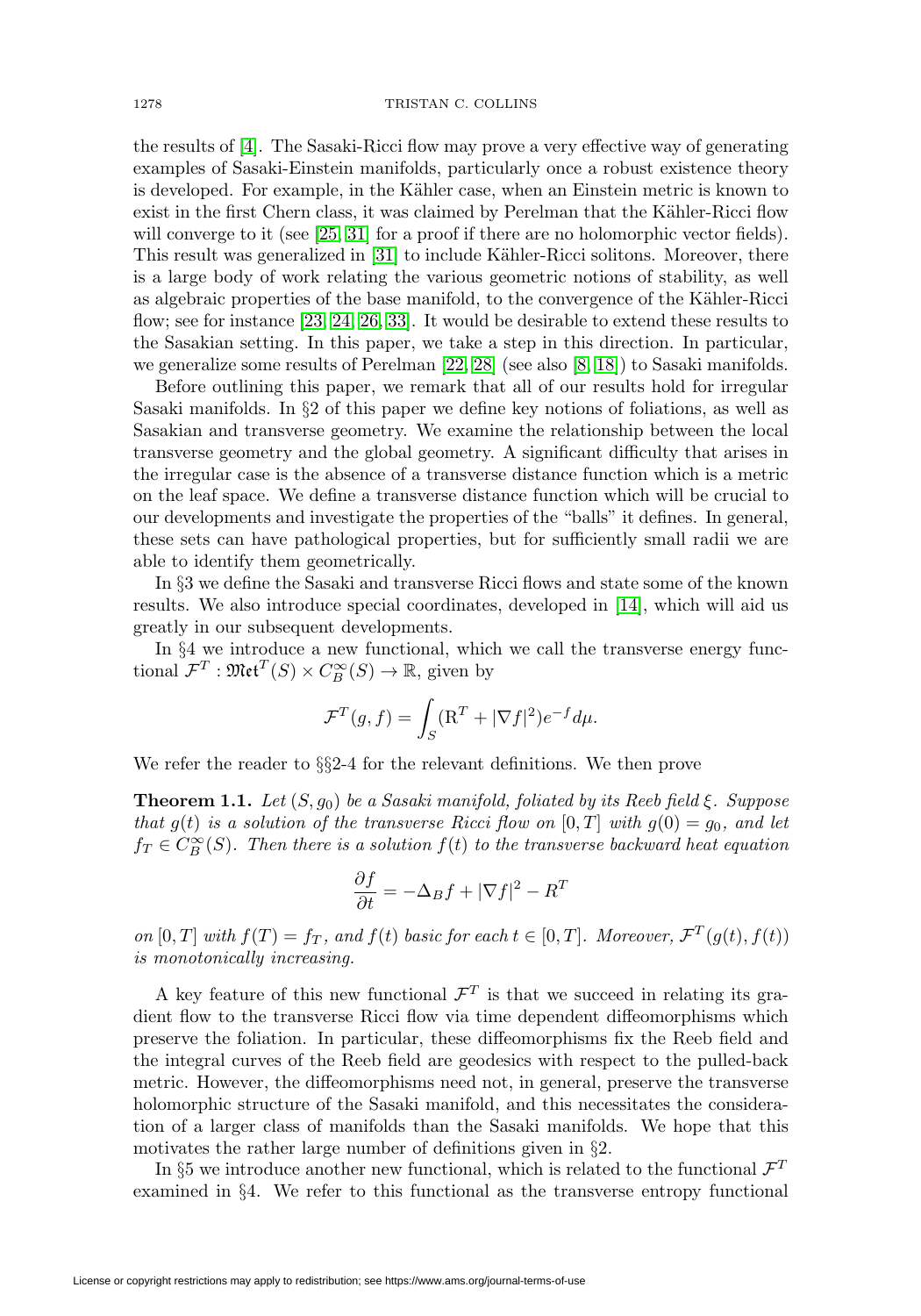$W^T: \mathfrak{Met}^T(S) \times C_B^{\infty}(S) \times \mathbb{R}_{>0} \to \mathbb{R}$ ; it is given by

$$
\mathcal{W}^T(g,f,\tau) = (4\pi\tau)^{-n} \int_S \left( \tau (\mathbf{R}^T + |\nabla f|^2) + (f - 2n) \right) e^{-f} d\mu.
$$

We then prove

<span id="page-2-1"></span>**Theorem 1.2.** Let  $(S, g_0)$  be a Sasaki manifold, foliated by its Reeb field  $\xi$ . Suppose that g(t) is a solution of the transverse Ricci flow on [0, T] with  $g(0) = g_0$ . Let  $\tau(t)$ be a positive function on  $[0,T]$  with  $\frac{d}{dt}\tau = -1$ . Let  $f_T \in C_B^{\infty}(S)$ . Then there is a solution  $f(t)$  to the transverse backward heat equation

$$
\frac{\partial f}{\partial t} = -\Delta_B f + |\nabla f|^2 - R^T + \frac{n}{\tau}
$$

on  $[0, T]$  with  $f(T) = f_T$ , and  $f(t)$  basic for each  $t \in [0, T]$ . Moreover,  $W^T(g(t), f(t), \tau(t))$  is monotonically increasing.

Finally, we apply these results to extend Perelman's results on the Kähler-Ricci flow [\[28\]](#page-26-13) to the Sasaki setting. Namely, we prove

<span id="page-2-0"></span>**Theorem 1.3.** Let  $g^T(t)$  be a Sasaki-Ricci flow on a Sasaki manifold  $(S, \xi)$  of real dimension  $2n + 1$ , and transverse complex dimension n, with  $c_B^1(S) > 0$ . Let  $u \in C^{\infty}_B(S)$  be the transverse Ricci potential. Then there exists a uniform constant  $C$ , depending only on the initial metric  $g(0)$  so that

(1) 
$$
|R^T(g(t))| + |u|_{C^1} + \text{diam}^T(S, g(t)) < C
$$

where diam<sup>T</sup> $(S, g(t)) = \sup_{x,y \in S} d^{T}(x, y)$ .

Again, we refer the reader to §§2 and 3 for the relevant definitions. The proof of this result relies heavily on our developments in §§2-5. We observe that Theorem [1.3](#page-2-0) is evidence for the conjecture of Smoczyk, Wang, and Zhang [\[29\]](#page-26-6) that the Sasaki-Ricci flow converges, in some suitable sense, to a Sasaki-Ricci soliton, a notion introduced in [\[11\]](#page-25-3).

Remark. Very shortly after posting this paper on the arXiv, a paper appeared by Weiyong He entitled The Sasaki-Ricci Flow and Compact Sasakian Manifolds of Positive Transverse Holomorphic Bisectional Curvature (arXiv:1103.5807). There is overlap in our results and methods, though He confronts the difficulties which arise in the irregular case differently. He also considers the Sasaki-Ricci flow with positive, transverse bisectional curvature, while we obtain a non-collapsing result which holds for irregular Sasaki manifolds.

#### 2. Background

In this section we introduce the key concepts in the theory of foliations and Sasaki manifolds needed for our work. We refer the reader to [\[2,](#page-25-8) [21,](#page-26-15) [32\]](#page-26-16) for a thorough introduction to the subject of foliated manifolds, and transverse Riemannian geometry. We refer the reader to [\[2,](#page-25-8) [30\]](#page-26-0) for an introduction to Sasakian geometry.

2.1. **Riemannian flows and Riemannian foliations.** Let S be a compact manifold of dimension  $2n+1$ , and  $\xi$  a nowhere vanishing vector field on S. The integral curves of  $\xi$  generate a foliation of S by one-dimensional submanifolds. Assume now that  $(S, \xi, g)$  is a foliated Riemannian manifold, and denote by  $L_{\xi}$  the subbundle of TS generated by  $\xi$ .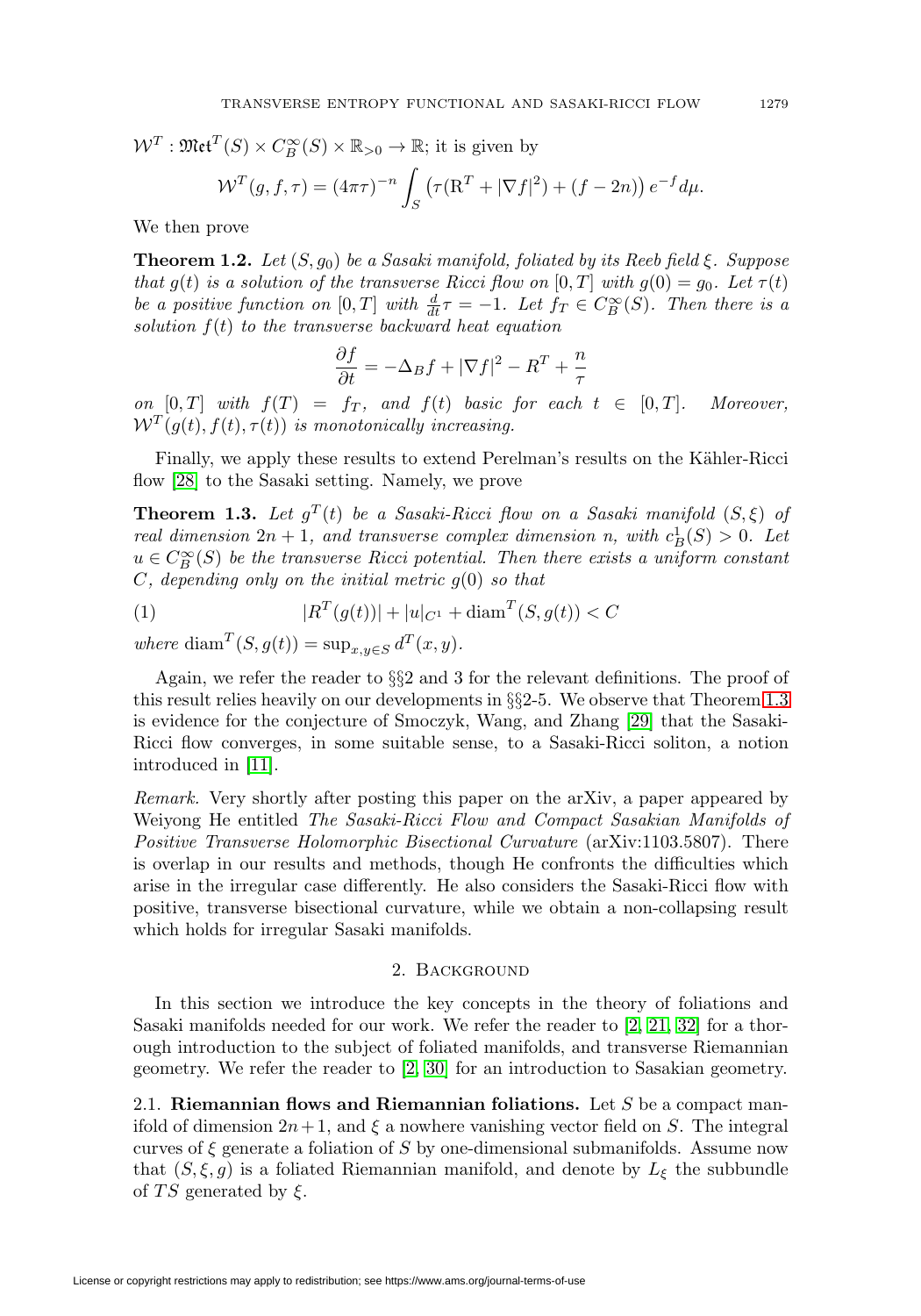**Definition 2.1.** A function  $f \in C^{\infty}(S)$  is said to be *basic* if  $\mathcal{L}_{\xi} f = 0$ . The set of smooth basic functions will be denoted by  $C^{\infty}_B(S)$ .

**Definition 2.2.** A vector field  $X$  on  $S$  is said to be *foliate* with respect to the foliation induced by  $\xi$  if  $[X, \xi] \in L_{\xi}$ .

<span id="page-3-1"></span>**Definition 2.3.** A Riemannian metric  $g$  is said to be *bundle-like* with respect to the foliation induced by  $\xi$  if for any open set U and foliate vector fields X, Y on U perpendicular to  $L_{\xi}$ , the function  $g(X, Y)$  is basic.

The foliation induced by  $\xi$  on S is said to be a Riemannian foliation if S admits a bundle-like metric g. Throughout this paper we will remain firmly in the category of Riemannian foliations. Riemannian foliations admit global transverse Riemannian structures which reflect the geometry of the local Riemannian quotients. That is, given a foliated Riemannian manifold  $(S, \xi, g)$ , we obtain an exact sequence

<span id="page-3-0"></span>(2) 
$$
0 \to L_{\xi} \to TS \xrightarrow{p} Q \to 0,
$$

where  $Q = TS/L_{\xi}$ . The metric g defines an orthogonal splitting of this sequence  $Q \stackrel{\sigma}{\rightarrow} TS$ , so that we may write

$$
TS=L^\perp_\xi\oplus L_\xi.
$$

By identifying  $L_{\xi}^{\perp} \cong Q$ , we get a metric  $g^T$  on  $Q$  by restricting  $g$  to  $L_{\xi}^{\perp}$ . In general, however, this metric will *not* yield a metric on the local Riemannan quotient. In fact, if U is a small open set and  $\pi: U \to \overline{U}$  is the quotient map to the local Riemannian quotient, then  $g^T = \pi^* \tilde{g}$  for some metric  $\tilde{g}$  on  $\overline{U}$  if and only if g is bundle-like. In the case that  $(S, \xi, g)$  is a Riemannian foliation, the above procedure produces a global metric  $g^T$  on Q which is given locally by the pull-back of a metric from the local Riemannian quotient. If  $(S, \xi, g)$  is a Riemannian foliation such that  $g(\xi, \xi) = 1$  and the integral curves of  $\xi$  are geodesics, then the foliation is said to be a Riemannian flow. A key feature of manifolds foliated by a Riemannian flow is that for any point  $p \in S$ , we can construct local coordinates in a neighbourhood of p which are simultaneously foliated and Riemann normal coordinates. That is, we can find Riemann normal coordinates  $\{x, y_1, \ldots, y_{2n}\}$  on a neighbourhood U of p, such that  $\frac{\partial}{\partial x} = \xi$  on U.

2.2. **Sasaki manifolds and contact structures.** A Sasakian manifold of dimension  $2n + 1$  is a Riemannian manifold  $(S^{2n+1}, g)$  with the property that its metric cone  $(C(S) = \mathbb{R}_{>0} \times S, \overline{g} = dr^2 + r^2 g)$  is Kähler. A Sasakian manifold inherits a number of key properties from its Kähler cone. In particular, an important role is played by the Reeb vector field.

**Definition 2.4.** The Reeb vector field is  $\xi = J(r\partial_r)$ , where J denotes the integrable complex structure on  $C(S)$ .

The restriction of  $\xi$  to the slice  $\{r = 1\}$  is a unit length Killing vector field, and its orbits define a one-dimensional foliation of S by geodesics called the Reeb foliation. There is a dual one-form  $\eta$  defined by  $\eta = id^c \log r = i(\overline{\partial} - \partial) \log r$ , which has the properties

$$
\eta(\xi) = 1, \quad \iota_{\xi} d\eta = 0.
$$

Moreover, we have that for all vector fields X

$$
\eta(X) = \frac{1}{r^2}\overline{g}(\xi, X).
$$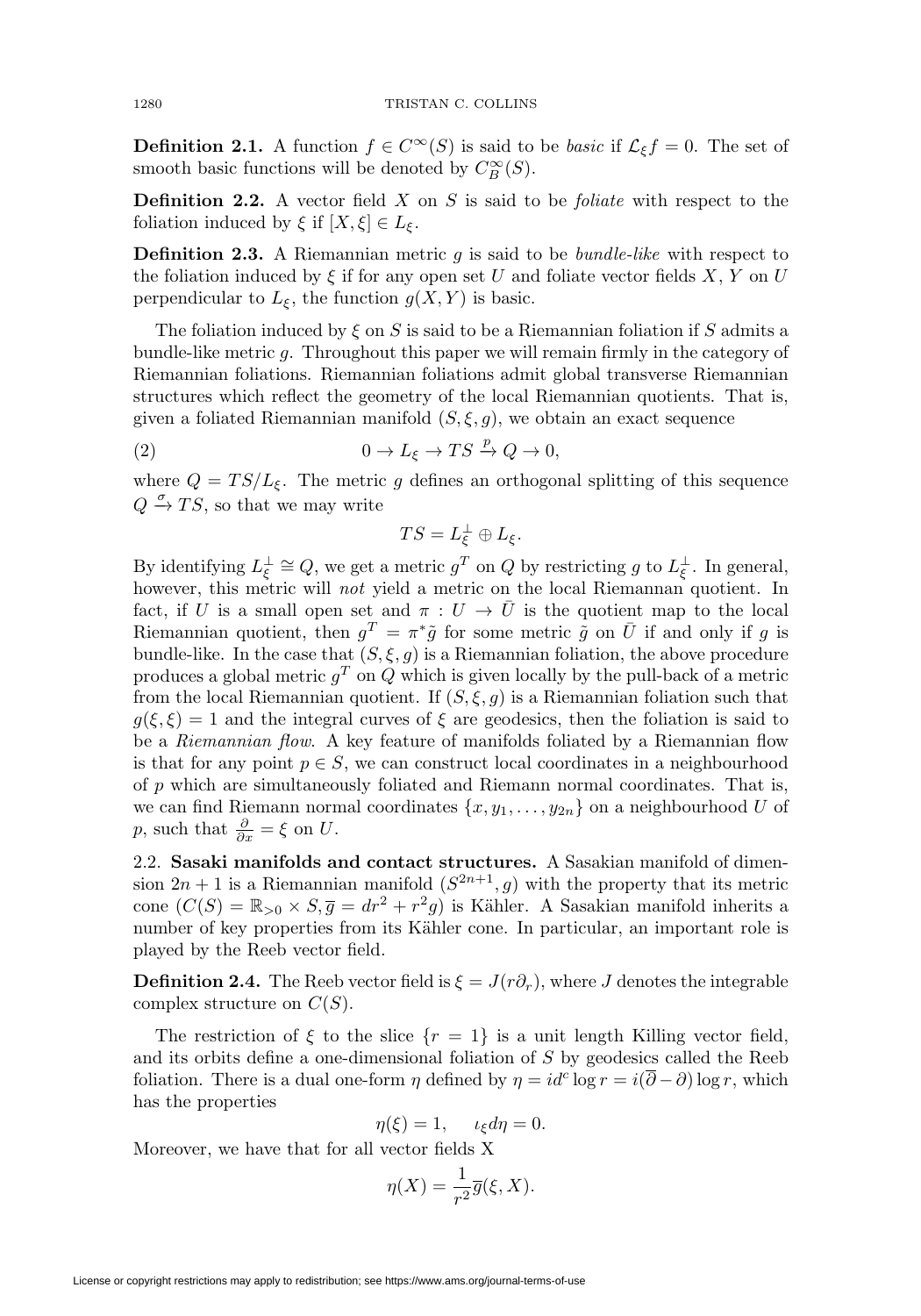The Kähler form on  $C(S)$  is then given by  $\omega = \frac{1}{2}d(r^2\eta)$ . The one-form  $\eta$  restricts to a one-form  $\eta|_S$  on  $S \subset C(S)$ . Using the fact the  $\mathcal{L}_{r\partial_r} \eta = 0$ , one shows that in fact  $\eta = p^*(\eta|_S)$  where p is the canonical projection from  $C(S)$  to S. By abuse of notation, we do not distinguish between  $\eta$  and its restriction to S. Since the Kähler two-form  $\omega$  is non-vanishing, it follows that the top degree form  $\eta \wedge (d\eta)^n$ is non-vanishing on  $S$ , and hence  $(S, \eta)$  is a contact manifold.

Let  $L_{\xi}$  be the line bundle spanned by the non-vanishing vector field  $\xi$ . The contact subbundle  $D \subset TS$  is defined as  $D = \text{ker } \eta$ . We then have the exact sequence  $(2)$ . The Sasakian metric g gives an orthogonal splitting of this sequence so that we identify  $Q \cong D$ , and

$$
TS=D\oplus L_{\xi}.
$$

Define a section  $\Phi \in End(TS)$  via the equation  $\Phi(X) = \nabla_X \xi$ . One can then check that  $\Phi|_D = J|_D$  and  $\Phi|_{L_{\mathcal{E}}} = 0$ , and that

$$
\Phi^2=-1+\eta\otimes\xi
$$
 , and  $\;g(\Phi(X),\Phi(Y))=g(X,Y)-\eta(X)\eta(Y)$ 

for any vector fields X and Y on S. The second equation says that  $g|_D$  is a Hermitian metric on D. Since

<span id="page-4-0"></span>(3) 
$$
g(X,Y) = \frac{1}{2}d\eta(X,\Phi(Y)) + \eta(X)\eta(Y),
$$

we see that  $\frac{1}{2}d\eta|_{D}$  is the fundamental two-form associated to  $g|_{D}$ . The triple  $(D, \Phi|_D, d\eta)$  gives S a transverse Kähler structure. We take this up in the following.

2.3. **Transverse Kähler structures and the Reeb foliation.** The Reeb foliation inherits a transverse holomorphic structure and Kähler metric in the following (explicit) way. The leaf space of the foliation induced by the Reeb field can clearly be identified with the leaf space of the *holomorphic* vector field  $\xi - iJ(\xi)$  on the cone  $C(S)$ . Here, J denotes the integrable complex structure on the cone. By using holomorphic, foliated coordinates on  $C(S)$ , we may introduce a foliation chart  $\{U_{\alpha}\}\$  on S, where each  $U_{\alpha}$  is of the form  $U_{\alpha} = I \times V_{\alpha}$  with  $I \subset \mathbb{R}$  an open interval, and  $V_{\alpha} \subset \mathbb{C}^n$ . We can find coordinates  $(x, z_1, \ldots, z_n)$  on  $U_{\alpha}$ , where  $\xi = \partial_x$ , and  $z_1, \ldots, z_n$  are complex coordinates of  $V_\alpha$ . The fact that the cone is complex implies that the transition functions between the  $V_{\alpha}$  are holomorphic. More precisely, if  $(y, w_1, \ldots, w_n)$  are similarly defined coordinates on  $U_\beta$  with  $U_\alpha \cap U_\beta \neq \emptyset$ , then

$$
\frac{\partial z_i}{\partial \overline{w}_j} = 0 \;, \quad \frac{\partial z_i}{\partial y} = 0.
$$

Recall that the subbundle D is equipped with the almost complex structure  $J|_D$ , so that on  $D \otimes \mathbb{C}$  we may define the  $\pm i$  eigenspaces of  $J|_D$  as the  $(1,0)$  and  $(0,1)$ vectors, respectively. Then, in the above foliation chart,  $(D \otimes \mathbb{C})^{(1,0)}$  is spanned by  $\partial_{z_i} - \eta(\partial_{z_i})\xi$ . Since  $\xi$  is a killing vector field it follows that  $g|_D$  gives a well-defined Hermitian metric  $g_{\alpha}^T$  on the patch  $V_{\alpha}$ . Moreover, [\(3\)](#page-4-0) implies that

$$
d\eta(\partial_{z_i} - \eta(\partial_{z_i})\xi, \partial_{\overline{z}_j} - \eta(\partial_{\overline{z}_j})\xi) = d\eta(\partial_{z_i}, \partial_{\overline{z}_j}).
$$

Thus, the fundamental two-form  $\omega_{\alpha}^T$  for the Hermitian metric  $g_{\alpha}^T$  in the patch  $V_{\alpha}$  is obtained by restricting  $\frac{1}{2}d\eta$  to a fibre  $\{x = constant\}$ . It follows that  $\omega_{\alpha}^{T}$  is closed,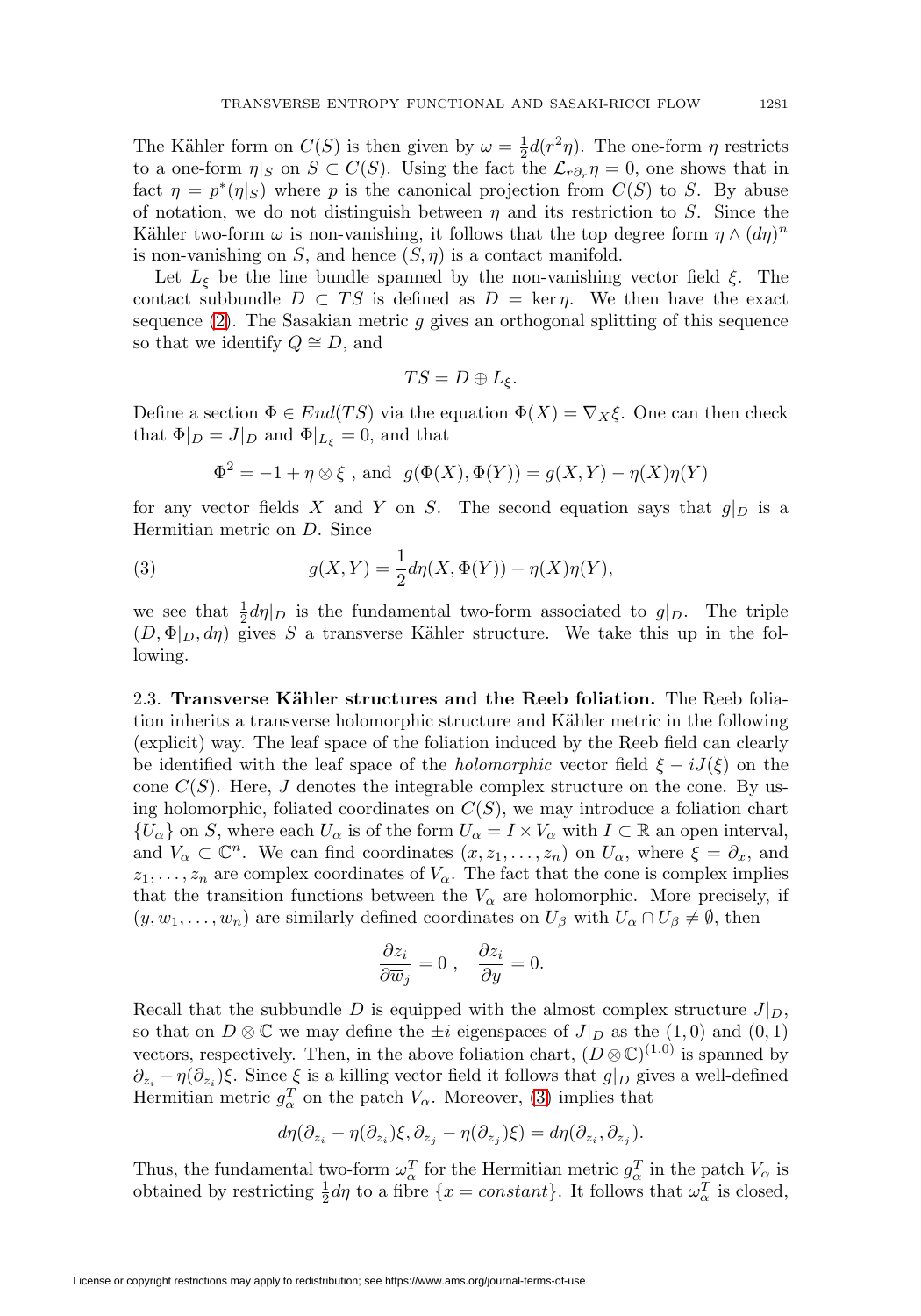and the transverse metric  $g_{\alpha}^{T}$  is Kähler. Note that in the chart  $U_{\alpha}$  we may write

$$
\eta = dx + i \sum_{i=1}^{n} \partial_{z_i} K_{\alpha} dz_i - i \sum_{i=1}^{n} \partial_{\overline{z}_i} K_{\alpha} d\overline{z}_i,
$$

where  $K_{\alpha}$  is a function of  $U_{\alpha}$  with  $\partial_x K_{\alpha} = 0$ . We may identify the collection of transverse metrics  $\{g_{\alpha}^T\}$  with the global tensor field on S given by

$$
g^T(X,Y) = \frac{1}{2} d\eta(X,\Phi(Y))
$$

and the transverse Kähler form  $\omega^T$  is similarly defined globally as  $\frac{1}{2}$ d $\eta$ .

Sasaki manifolds fall into three categories based on the orbits of the Reeb field. If the orbits of the Reeb field are all closed, then the  $\xi$  generates a locally free, isometric  $U(1)$  action on  $(S, g)$ . If the  $U(1)$  action is free, then  $(S, g)$  is said to be regular and the quotient manifold  $S/U(1)$  is Kähler. If the action is not free, then  $(S, q)$  is said to be *quasi-regular*, and the quotient manifold is a Kähler orbifold. If the orbits of  $\xi$  are not closed, then the Sasakian manifold  $(S, g)$  is said to be irregular. Carrière  $[5]$  has shown that the leaf closures are diffeomorphic to tori, and that the Reeb flow is conjugate via this diffeomorphism to a linear flow on the torus. The local flow of the Reeb field defines a commutative subgroup of the isometry group of  $(S, g)$  whose closure is a torus  $\mathfrak T$ . The dimension of  $\mathfrak T$  is called the rank of  $(S, q)$ , denoted  $rk(S, q)$ , and is an invariant of the Pfaffian structure  $(S, \xi)$ . If  $(S, g)$  has dimension 2n+1, then one can show (see [\[1\]](#page-25-10)) that  $1 \leq rk(S, g) \leq n+1$ . In particular, for any  $p \in S$ ,  $orb_{\varepsilon} p$  is an imbedded torus of dimension less than or equal to  $n + 1$ . Here  $orb_{\xi}p$  denotes the orbit of p under the action generated by  $\xi$ .

2.4. **Transverse geometry and basic cohomology.** We now return to the subject of transverse Riemannian geometry. Suppose that  $(S, \xi, g)$  is a manifold, foliated by the local flow induced by  $\xi$ , and g is a bundle-like metric. Then the quotient bundle Q defined by [\(2\)](#page-3-0) is endowed with a transverse metric  $q<sup>T</sup>$ . Moreover, there is a unique, torsion-free connection on  $Q$  which is compatible with the metric  $g<sup>T</sup>$ . This connection is defined by

$$
\nabla_X^T V = \begin{cases} (\nabla_X \sigma(V))^p, & \text{if } X \text{ is a section of } D, \\ \left[\xi, \sigma(V)\right]^p, & \text{if } X = \xi, \end{cases}
$$

where  $\nabla$  is the Levi-Civita connection on  $(S, g)$ ,  $\sigma$  is the splitting map induced by g, and p is the projection from TS to the quotient  $Q$ . This connection is called the transverse Levi-Civita connection as it satisfies

$$
\nabla_X^T Y - \nabla_Y^T X - [X, Y]^p = 0,
$$
  

$$
X g^T (V, W) = g^T (\nabla_X^T V, W) + g^T (V, \nabla_X^T W).
$$

In this way it is easy to see that the transverse Levi-Civita connection is the pullback of the Levi-Civita connection on the local Riemannian quotient. We can then define the transverse curvature operator by

$$
Rm^T(X,Y) = \nabla_X^T \nabla_Y^T - \nabla_Y^T \nabla_X^T - \nabla_{[X,Y]}^T,
$$

and one can similarily define the transverse Ricci curvature, and the transverse scalar curvature. There is also a notion of transverse cohomology, which we introduce now.

**Definition 2.5.** A p-form  $\alpha$  on  $(S, \xi)$  is called basic if  $\iota_{\xi}\alpha = 0$  and  $\mathcal{L}_{\xi}\alpha = 0$ .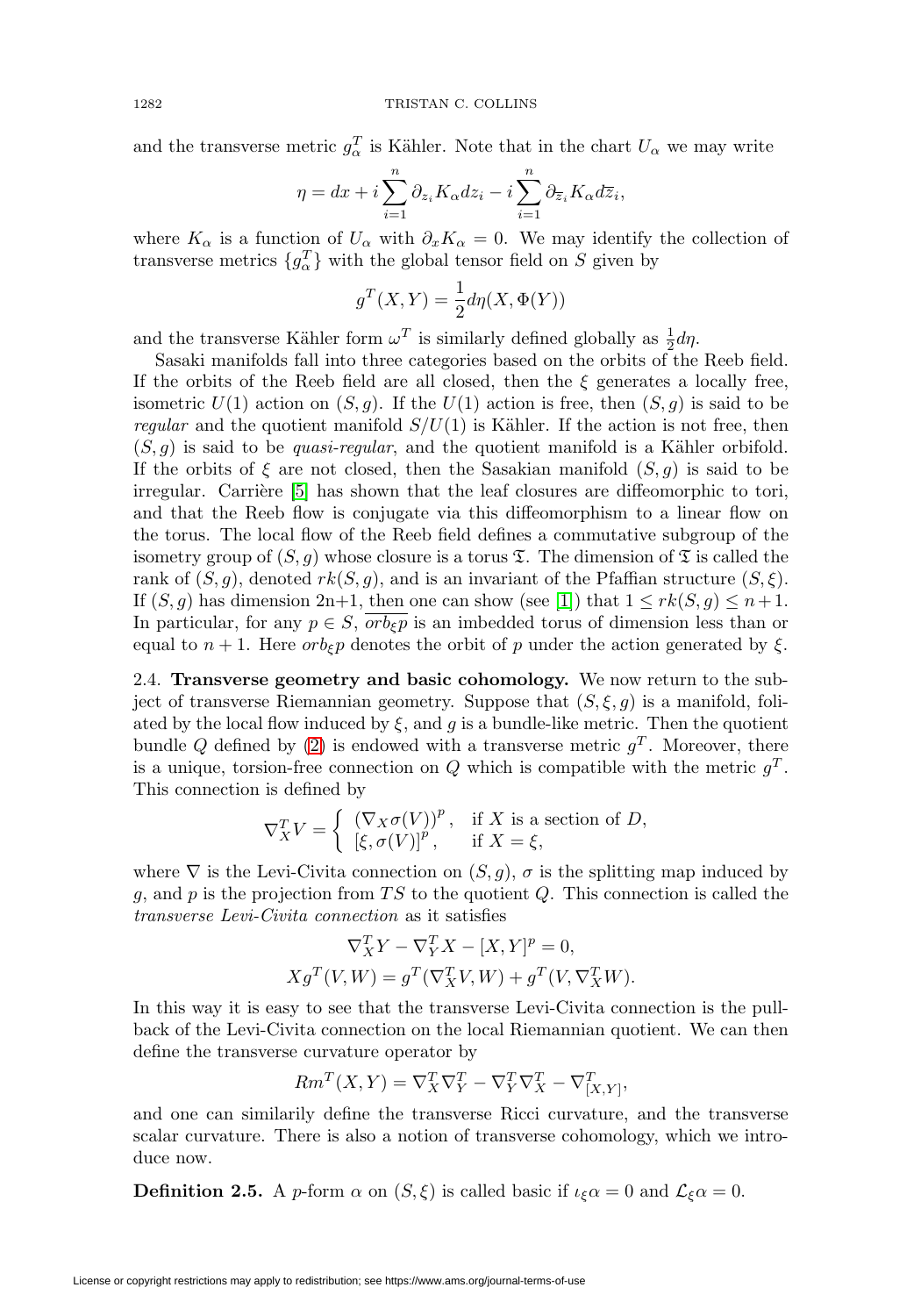On  $(S, \xi)$  we let  $\Lambda_B^p$  be the sheaf of basic *p*-forms, and  $\Omega_B^p = \Gamma(S, \Lambda_B^p)$  the global sections. It is clear that the de Rham differential  $d$  preserves basic forms, and hence restricts to a well-defined operator  $d_B: \Lambda_B^p \to \Lambda_B^{p+1}$ . We thus get a complex

$$
0 \to C^{\infty}_B(S) \to \Omega^1_B \xrightarrow{d_B} \cdots \xrightarrow{d_B} \Omega^{2n}_B \xrightarrow{d_B} 0
$$

whose cohomology groups, denoted by  $H_B^p(S)$ , are the basic de Rham cohomology groups. Moreover, we can define the basic Laplacian on forms by

$$
-\Delta_B = d_B d_B^{\dagger} + d_B^{\dagger} d_B.
$$

In general, the basic Laplacian does not agree with the restriction of the de Rham Laplacian to basic forms [\[17\]](#page-26-17). However, the basic Laplacian on functions does agree with the restriction of the metric Laplacian to basic functions, and one can check that

$$
\Delta_B = \Delta|_{C_B^{\infty}(S)} = (g^T)^{ij} \nabla_i \nabla_j.
$$

If  $(S, g)$  is Sasakian, then the transverse complex structure  $\Phi$  allows us to decompose

$$
\Lambda_B^r \otimes \mathbb{C} = \bigoplus_{p+q=r} \Lambda_B^{p,q}.
$$

We can then decompose  $d_B = \partial_B + \overline{\partial}_B$ , where

$$
\partial_B: \Lambda_B^{p,q} \to \Lambda_B^{p+1,q}
$$
 and  $\overline{\partial}_B: \Lambda_B^{p,q} \to \Lambda_B^{p,q+1}$ .

Consider the form  $\rho^T = Ric^T(\Phi, \cdot)$ , which is called the *transverse Ricci form*. In analogy with the Kähler case, one can check that

$$
\rho^T = -\sqrt{-1} \partial_B \overline{\partial}_B \log \det(g^T),
$$

and hence  $\rho^T$  defines a basic cohomology class,  $[\rho^T]_B$ , which is called the basic first *Chern class,* and is independent of the transverse metric. A transverse metric  $q<sup>T</sup>$ is called a transverse Einstein metric if it satisfies

$$
Ric^T = cg^T
$$

for some constant c. In particular, we observe that it is necessary that the basic first Chern class be signed.

**Definition 2.6.** For  $x, y \in S$  we define the transverse distance function  $d^T$ :  $S \times S \to \mathbb{R}$  by

(4) 
$$
d^T(x,y) = \inf_{\{p \in orb_{\xi}x, q \in orb_{\xi}y\}} dist(p,q).
$$

An important property of the transverse distance function is the following elementary lemma.

**Lemma 2.1.** Fix  $z \in S$ , and define a function  $h : S \to \mathbb{R}$  by  $h(y) = d^T(z, y)$ . Then h is basic, and Lipschitz, with  $|h(x) - h(y)| \leq dist(x, y)$ . In particular, h is a.e. differentiable, with  $|\nabla h| \leq 1$ .

Note that in general, we cannot expect any regularity better than Lipschitz. In fact, if the Reeb field is irregular, then the transverse distance function fails to be a metric on the leaf space, and in general, can fail to be differentiable. To see the kind of pathology that can occur in this case, consider a solid torus with a central  $S<sup>1</sup>$ , foliated by tori, which are the orbits of irrational curves. We regard the solid torus as a subset of  $\mathbb{R}^3$  with the induced metric. In this case, it is clear that the distance function fails to be  $C^1$ , and that every point on the same torus is distance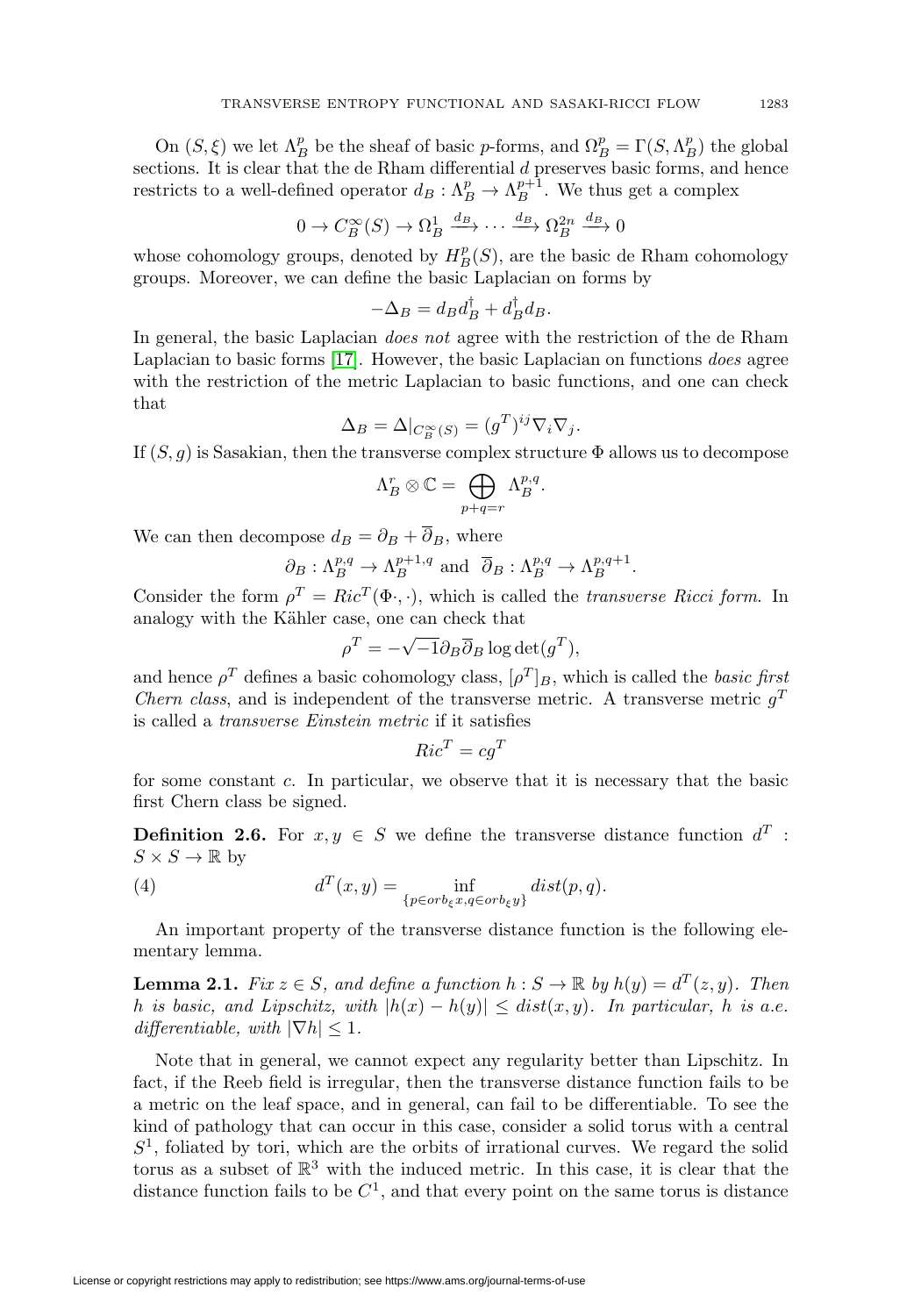0 from every other point, including points not on the same orbit. In the regular and quasi-regular cases, the transverse distance function defines a metric on the leaf space. The analogue of a closed geodesic ball is

**Definition 2.7.** The closed, transverse tube of radius r about  $x \in S$  is the set

$$
T(x,r) = \{ y \in S | d^T(x,y) \le r \}.
$$

Again, it is instructive to keep in mind the pathology that can occur when the Reeb field has non-closed orbits. If  $p$  is a point in  $S$  with non-closed orbit, then its closure defines an imbedded torus of dimension  $q \leq n+1$ . The transverse tube  $T(p,r)$  is then the union of transverse tubes about *every* point in the torus. We are then led to consider the geometry of such sets. To make this plain, let  $(M, g)$  be a Riemannian manifold, and let P be a topologically imbedded submanifold, possibly with boundary.

**Definition 2.8.** The closed geodesic tube around P of radius r is the set

 $T_{geo}(P,r) = \{m \in S | \exists \text{ a geodesic } \gamma \text{ of length }\}$ 

 $L(\gamma) \leq r$  from m meeting P orthogonally }.

Observe that when  $r \leq inj(S)$ , then we can write

$$
T_{geo}(P,r) = \bigcup_{p \in P} \left\{ \exp_p(v) | v \in T_p P^{\perp} \text{ and } ||v|| \le r \right\}.
$$

It is a perhaps surprising fact that, for sufficiently small radius, transverse tubes and geodesic tubes are equivalent.

<span id="page-7-1"></span>**Proposition 2.1.** Let  $p \in S$ , and let  $P = \overline{orb_{\xi}p}$  be the torus defined by p. If  $r \leq inj(S)$ , then

$$
T(p,r) = T_{geo}(P,r).
$$

*Proof.* First we prove the easy inclusion. Assume that  $x \in T_{geo}(P, r)$ . Then there is a  $y \in P$ , and  $v \in T_y P^{\perp}$  with  $||v|| \leq r$  such that  $x = exp_y(v)$ . Fix  $\epsilon > 0$ , and choose  $y_{\epsilon} \in orb_{\epsilon}p$  such that  $d(y_{\epsilon}, y) < \epsilon$ . Then,

$$
d^T(p,x) = d^T(y_\epsilon, x) \le d(y_\epsilon, x) \le r + \epsilon.
$$

Since this holds for every positive  $\epsilon$ , we get  $x \in T(p,r)$ .

To prove the reverse inclusion assume that  $x \in T(p,r)$ . By definition of  $d^T$ , we can find a  $y \in P$  and  $z \in \overline{orb_{\xi}x}$  such that  $d^T(z, y) \leq r$  and  $d^T(x, y) = d(z, y)$ . Since  $r \leq inj(S)$ , there is a unique geodesic  $\gamma$  joining y to z which has  $L(\gamma) = d(z, y)$ . By an exercise in differential geometry  $\gamma'(0) \in T_y P^{\perp}$ . Thus,  $z \in T_{geo}(P,r)$ . If  $orb_{\xi}x$  is closed, then we are done, so assume otherwise. We need a lemma.

# <span id="page-7-0"></span>**Lemma 2.2.** If  $z \in \overline{orb_{\xi}x}$ , then  $x \in \overline{orb_{\xi}z}$ . In particular, orb<sub> $\xi$ </sub> is not closed.

Proof. This follows immediately from the fact that the Reeb field generates a Riemannian flow. First, it is clear that if  $z \in orb_{\epsilon}x$ , then  $orb_{\epsilon}z \subset orb_{\epsilon}x$ , as the Reeb field is Killing. Now, given a sequence  $\{x_n\} \subset orb_{\xi}x$  converging to z, we generate a sequence  $\{z_n\} \subset orb_{\xi}z$  converging to x by composing with the diffeomorphism  $\phi_n$ generated by  $\xi$  so that  $\phi_n(x_n) = x$ . We then define  $z_n = \phi_n(z)$ . That  $z_n$  converges to x follows immediately from the fact that  $\phi_n$  is an isometry.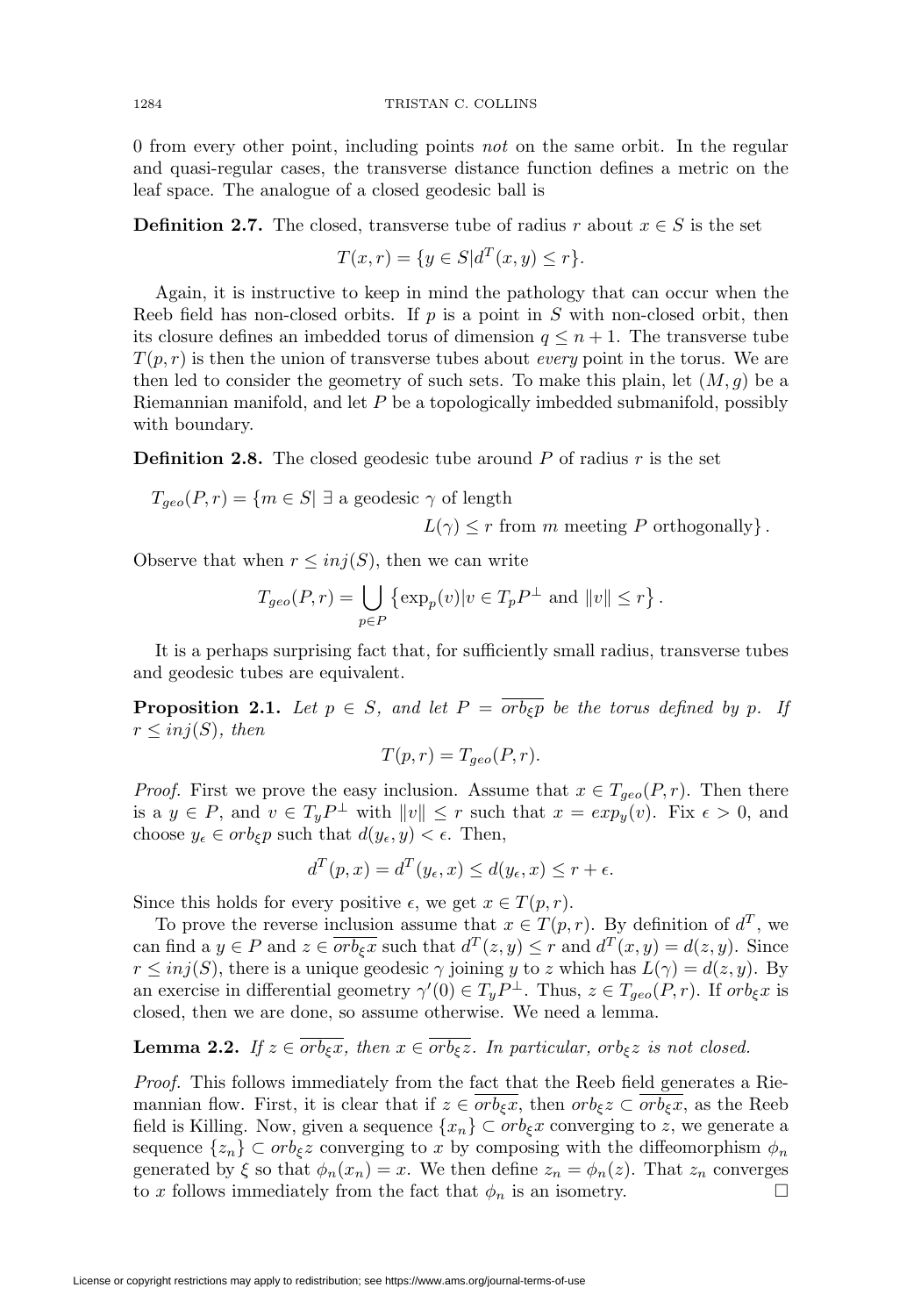Now, since  $z \in T_{geo}(P,r)$ , it is clear that  $orb_{\xi}z \subset T_{geo}(P,r)$  as  $\xi$  is Killing, and thus  $\overline{orb_{\xi z}} \subset T_{geo}(P,r)$  as  $T_{geo}(P,r)$  is closed. By Lemma [2.2,](#page-7-0) we see that  $x \in T_{geo}(P,r).$ 

It is to our advantage that a great deal of work has been done to understand the relationship between the geometry of a tubular set around a submanifold P and the ambient manifold M. In particular, we have the following asymptotic expansion for the volume of a geodesic tube:

<span id="page-8-3"></span>**Theorem 2.1** ([\[15\]](#page-25-11) p. 203, Theorem 9.23)**.** Let M be a manifold of dimension n and let  $P \subset M$  be a submanifold of dimension q. Let  $\mathbb{V}_P^M(r)$  be the volume of a geodesic tube about P. Then the following asymptotic expansion for the volume holds:

(5) 
$$
\mathbb{V}_P^M(r) = \frac{(\pi r^2)^{\frac{1}{2}(n-q)}}{\left(\frac{1}{2}(n-q)!\right)} Vol(P) \left(1 + O(r^2)\right).
$$

It is of note that in [\[15\]](#page-25-11) the first and second coefficients in the expansion are computed. However, we will not need them.

# 3. The Sasaki-Ricci flow and the transverse Ricci flow

We now define the Sasaki-Ricci flow and the transverse Ricci flow. Given a Riemannian foliation  $(S, \xi, g)$  we define the transverse Ricci flow by

<span id="page-8-0"></span>(6) 
$$
\frac{\partial g^T}{\partial t} = -Ric^T.
$$

The short time existence for the flow [\(6\)](#page-8-0) was established in [\[20\]](#page-26-5). On a Sasakian manifold, we can exploit the transverse Kähler structure to introduce another flow for the transverse metric as follows: fix an initial Sasaki metric  $g_o = d\eta_o$  such that  $\kappa[d\eta_o]_B = c_B^1 = [Ric^T]_B$ . Using the transverse  $\partial\bar{\partial}$ -lemma of [\[9\]](#page-25-12), there is a basic function  $F : S \to \mathbb{R}$  such that

$$
Ric^T = \kappa d\eta_o + d_B d_B^c F.
$$

We then define the Sasaki-Ricci flow by

<span id="page-8-1"></span>(7) 
$$
\frac{\partial g^T}{\partial t} = -Ric_{g(t)}^T + \kappa g^T(t),
$$

which can be expressed locally as a parabolic Monge-Ampère equation on transverse Kähler potentials  $\phi$  via

<span id="page-8-2"></span>(8) 
$$
\frac{\partial \phi}{\partial t} = \log \det(g_{\bar{k}l}^T + \partial_l \partial_{\bar{k}} \phi) - \log \det(g_{\bar{k}l}^T) + \kappa \phi - F.
$$

It was proved in [\[29\]](#page-26-6) that this flow is well posed. Moreover, they showed that this flow preserves the Sasakian structure of S, the solution  $\phi$  exists for all time, remains basic, and converges exponentially if  $c_B^1 \leq 0$ . Observe that one can pass from a solution to [\(6\)](#page-8-0) and a solution to the Sasaki-Ricci flow [\(7\)](#page-8-1) via the usual method of dilating the metric and scaling time. In particular, the results of [\[29\]](#page-26-6) imply that if the initial metric  $g<sub>o</sub>$  is Sasakian, then the solution to [\(6\)](#page-8-0) exists on  $[0, \kappa^{-1})$  and remains Sasakian. It will be important for us that these two flows are interchangeable.

We make a brief comment on volume forms. For a contact manifold  $(S, \eta)$ , the top form  $\eta \wedge (d\eta)^n$  defines a volume form on S. If, on the other hand,  $(S, \xi, g)$  is a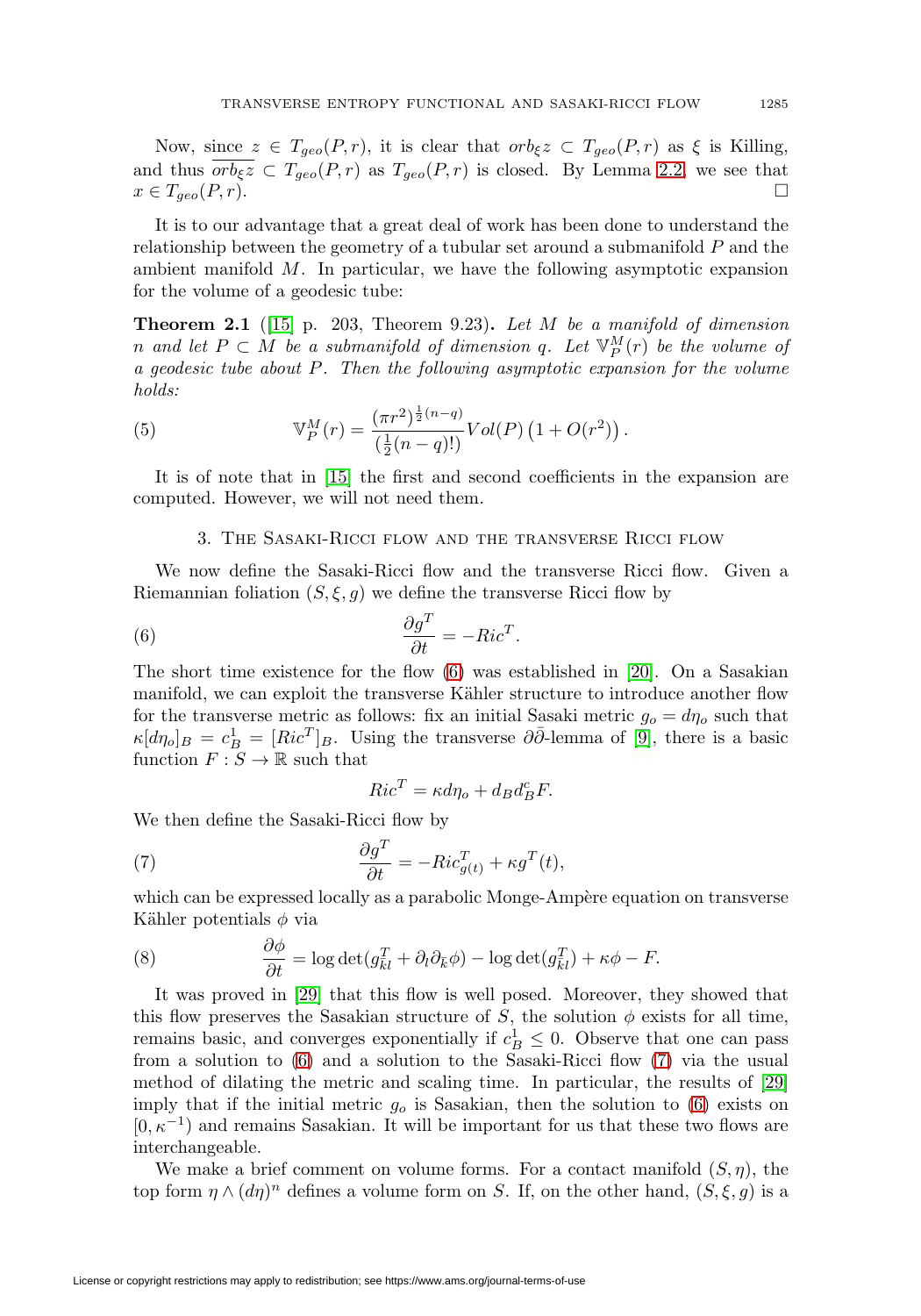foliated Riemannian manifold with the foliation induced by  $\xi$ , bundle-like metric q, and transverse metric  $g^T$ , then we can use the standard Riemannian volume form on S. Now, if  $(S, g)$  is a Sasaki manifold, then S is both a contact manifold, and a foliated Riemannian manifold, with metric  $g = \eta \otimes \eta + d\eta(\cdot, \Phi)$ , and induced transverse metric  $g^T(X, Y) = d\eta(X, \Phi Y)$ ; it is an easy exercise to check that the volume form  $\eta \wedge (d\eta)^n$  agrees with the Riemannian volume form. Now suppose that the transverse metric  $q^T$  is evolving by the Sasaki-Ricci flow. Then the evolved contact structure is given by

$$
\eta_t = \eta_o + d_B^c \phi(t)
$$

for a basic function  $\phi(t)$ . The evolved volume form is given by

$$
\eta_t \wedge (d\eta_t)^n = (\eta_o + d_B^c \phi(t)) \wedge (d\eta_t)^n = \eta_o \wedge (d\eta_t)^n + d_B^c \phi(t) \wedge (d\eta_t)^n.
$$

By observing that  $(d\eta_t)^n \wedge d_B^c \phi(t)$  is a basic form of degree  $2n+1$ , we see immediately that

$$
\eta_t \wedge (d\eta_t)^n = \eta_o \wedge (d\eta_t)^n = \det(g_{\bar{k}l}^T + \partial_l \partial_{\bar{k}} \phi).
$$

See, for example, Lemma 5.2 of [\[29\]](#page-26-6). In particular, the canonical volume forms arising from the contact and the foliated Riemannian structures on a Sasaki manifold agree with the local transverse Kähler volume form. The following lemma is an easy consequence of the evolution equation for the Sasaki-Ricci flow.

**Lemma 3.1.** The volume of S is preserved by the Sasaki-Ricci flow.

We now make a brief digression on coordinates. Let  $(S, g)$  be a Sasaki manifold,  $p \in S$  a point. One can choose local coordinates  $(x, z^1, \ldots, z^n)$  on a small neighbourhood  $p \in U$  such that

\n- \n
$$
\begin{aligned}\n \bullet \ \xi &= \frac{\partial}{\partial x}, \\
\bullet \ \eta &= dx + \sqrt{-1} \sum_{j=1}^{n} h_j \, dz^j - \sqrt{-1} \sum_{j=1}^{n} h_j \, d\bar{z}^j, \\
\bullet \ \Phi &= \sqrt{-1} \left\{ \sum_{j=1}^{n} \left( \frac{\partial}{\partial z^j} - \sqrt{-1} h_j \frac{\partial}{\partial x} \right) \right. \\
&\quad \otimes dz^j - \sum_{j=1}^{n} \left( \frac{\partial}{\partial \bar{z}^j} + \sqrt{-1} h_j \frac{\partial}{\partial x} \right) \otimes d\bar{z}^j \right\}, \\
\bullet \ \ g &= \eta \otimes \eta + 2 \sum_{j,l=1}^{n} h_j \bar{u} \, dz^j \, d\bar{z}^l \,,\n \end{aligned}
$$
\n
\n

where  $h: U \to \mathbb{R}$  is a local, basic function (i.e.  $\frac{\partial}{\partial x}h = 0$ ), and we have used  $h_j = \frac{\partial}{\partial z^j} h$ , and  $h_{j\bar{l}} = \frac{\partial^2}{\partial z^j \partial \bar{z}^l} h$ . See, for example, [\[14\]](#page-25-7). We can additionally assume that in these coordinates  $h_j(p)=0$ . An important observation is that the transverse Christoffel symbols with mixed barred and unbarred indices are identically zero. Moreover, the pure barred and unbarred Christoffel symbols are given by the familiar formula for Kähler geometry,

$$
\Gamma_{ij}^k = (g^T)^{k\bar{p}} \partial_i g_{\bar{p}j}^T.
$$

Throughout this paper we will refer to these coordinates as preferred local coordinates. From the local formulae, the preferred local coordinates show immediately that  $\frac{\partial}{\partial x}g_{ij} = \frac{\partial}{\partial x}g_{ij}^T = 0$ . Moreover, if  $\phi$  evolves by the transverse parabolic Monge-Ampère equation  $(8)$ , then local coordinate expressions for the evolved Sasaki metric  $g(t)$  in the preferred local coordinates are obtained by replacing h with  $h + \frac{1}{2}\phi$ . We refer the reader to [\[29\]](#page-26-6) for more useful formulae which hold in these coordinates.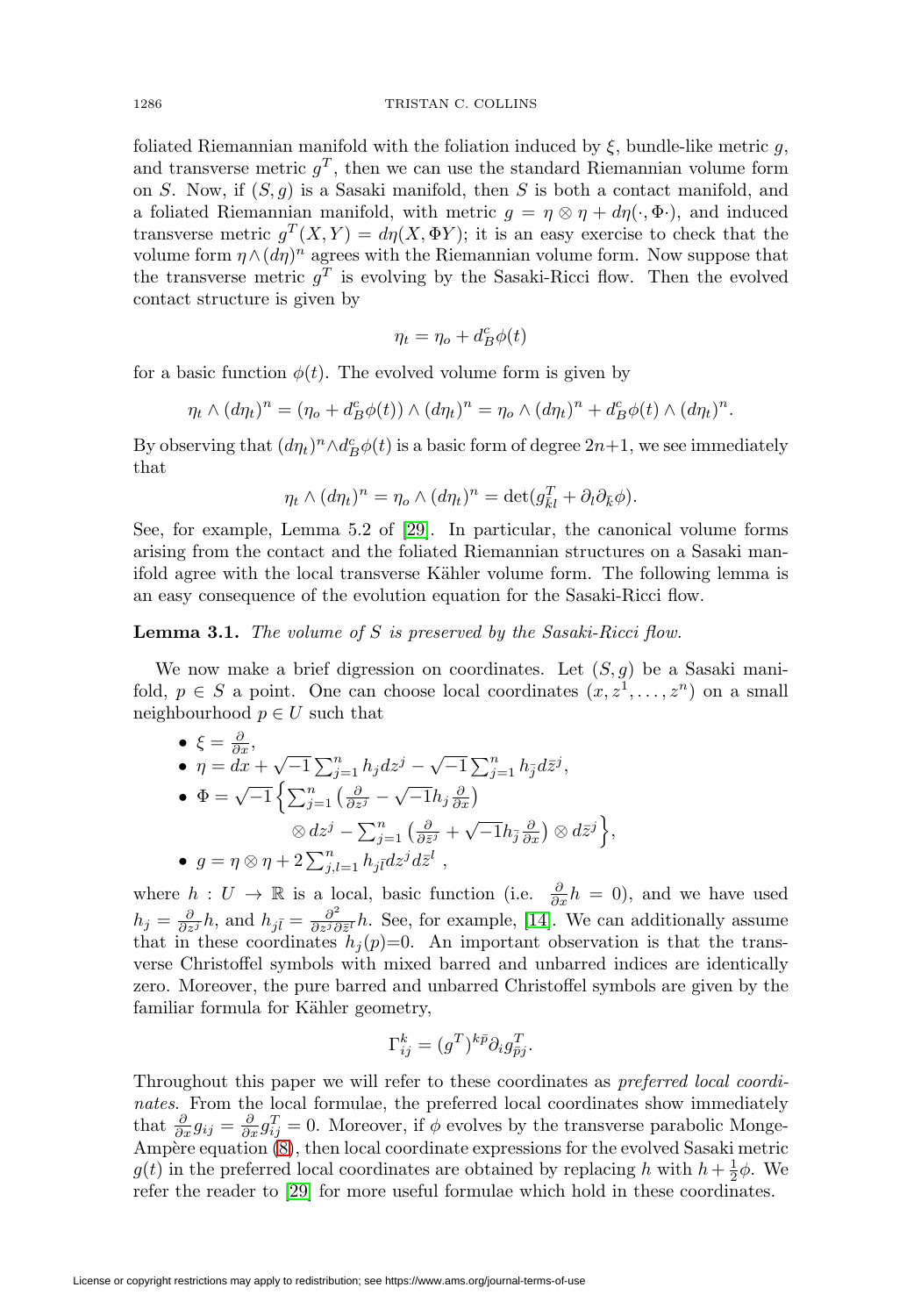## 4. The transverse energy functional

The aim of this section is to prove Theorem [1.1.](#page-1-0) In the course of the proof we will see that the transverse Ricci flow is related to the gradient flow of the  $\mathcal{F}^T$  functional via diffeomorphisms. This is in exact analogy with the Ricci flow. However, if  $(S, q)$ is Sasakian, the diffeomorphisms which relate the two flows need not preserve the transverse holomorphic structure of the manifold. This necessitates a consideration of a larger class of manifolds, namely manifolds foliated by geodesics. Given a Riemannian foliation  $(S, \xi)$ , the class of metrics for which the foliation is generated by a Riemannian flow is described in the following definition.

<span id="page-10-0"></span>**Definition 4.1.** Let  $(S, \xi)$  be a Riemannian foliation. We define the space  $\mathfrak{Met}^T(S)$ to be

$$
\mathfrak{Met}^{T}(S,\xi) = \left\{ g \in C^{\infty}(S, S^{2}T^{*}M)|g>0, g(\xi,\xi) = 1, \mathcal{L}_{\xi}g = 0 \right\}.
$$

Remark. Note that if  $g \in \mathfrak{Met}^T(S, \xi)$ , then g is bundle-like. Moreover, it is a fact that if  $g \in \mathfrak{Met}^T(S)$ , then the integral curves of  $\xi$  are geodesics. In particular, for a general one-dimensional foliation, the set  $\mathfrak{Met}^{T}(S, \mathcal{E})$  may be empty. However, in all applications we consider  $\mathfrak{Met}^{T}(S,\xi)$  will not be empty.

In order to lighten notation, when the vector field  $\xi$  generating the foliation is understood, we will denote  $\mathfrak{Met}^{T}(S,\xi)$  by  $\mathfrak{Met}^{T}(S)$ .

By the above remarks, we see that every metric  $q \in \mathfrak{Met}^T(S)$  induces a transverse metric  $g^T$ . In fact, the opposite also holds. Given a transverse metric  $g^T$  on the quotient bundle Q, let  $g \in \mathfrak{Met}^{T}(S)$  and define a metric  $\tilde{g} \in \mathfrak{Met}^{T}(S)$  as follows: the metric g defines an orthogonal decomposition  $TS = L_{\xi} \oplus L_{\xi}^{\perp}$ , hence any vector X may be decomposed as  $X = X^{\perp} + X^{\xi}$ , where  $X^{\perp} \in L_{\xi}^{\perp}$  and  $X^{\xi} \in L_{\xi}$ . We then define the metric  $\tilde{q}$  by

$$
\tilde{g}(X,Y) = g(X^{\xi}, Y^{\xi}) + g^{T}(X^{\perp}, Y^{\perp}).
$$

It is an easy exercise to check that  $\tilde{g} \in \mathfrak{Met}^T(S)$ , and that  $\tilde{g}$  induces the transverse metric  $q^T$ .

<span id="page-10-1"></span>**Definition 4.2.** We define the transverse energy functional  $\mathcal{F}^T$  :  $\mathfrak{Met}^T(S)$  ×  $C^{\infty}_B(S) \to \mathbb{R}$  by

$$
\mathcal{F}^T(g,f) = \int_S (\mathbf{R}^T + |\nabla f|^2) e^{-f} d\mu,
$$

where  $d\mu$  is the volume form associated to the metric g.

Remark. We remark that while we have defined the functional  $\mathcal{F}^T$  in terms of the full metric  $g \in \mathfrak{Met}^T(S)$ , it clearly only depends on the induced transverse metric.

Our first task is to compute the variation of  $\mathcal{F}^T$ . In order to do this, we need to define the space of variations which preserve  $\mathfrak{Met}^T(S)$ . We observe that if  $v \in$  $C^{\infty}(S, S^2T^*S)$  has  $v(\xi, \xi) = 0$ , and  $\mathcal{L}_{\xi}v = 0$ , then for t sufficiently small,  $g + tv \in$  $\mathfrak{Met}^{T}(S)$ . This motivates the following definition:

**Definition 4.3.** The (formal) tangent space of  $\mathfrak{Met}^{T}(S)$  is the set

$$
T\mathfrak{Met}^T(S) = \left\{ v \in C^\infty(S, S^2T^*S) : v(\xi, \xi) = 0, \text{ and } \mathcal{L}_\xi v = 0 \right\}.
$$

We can now compute the variation of the transverse energy functional.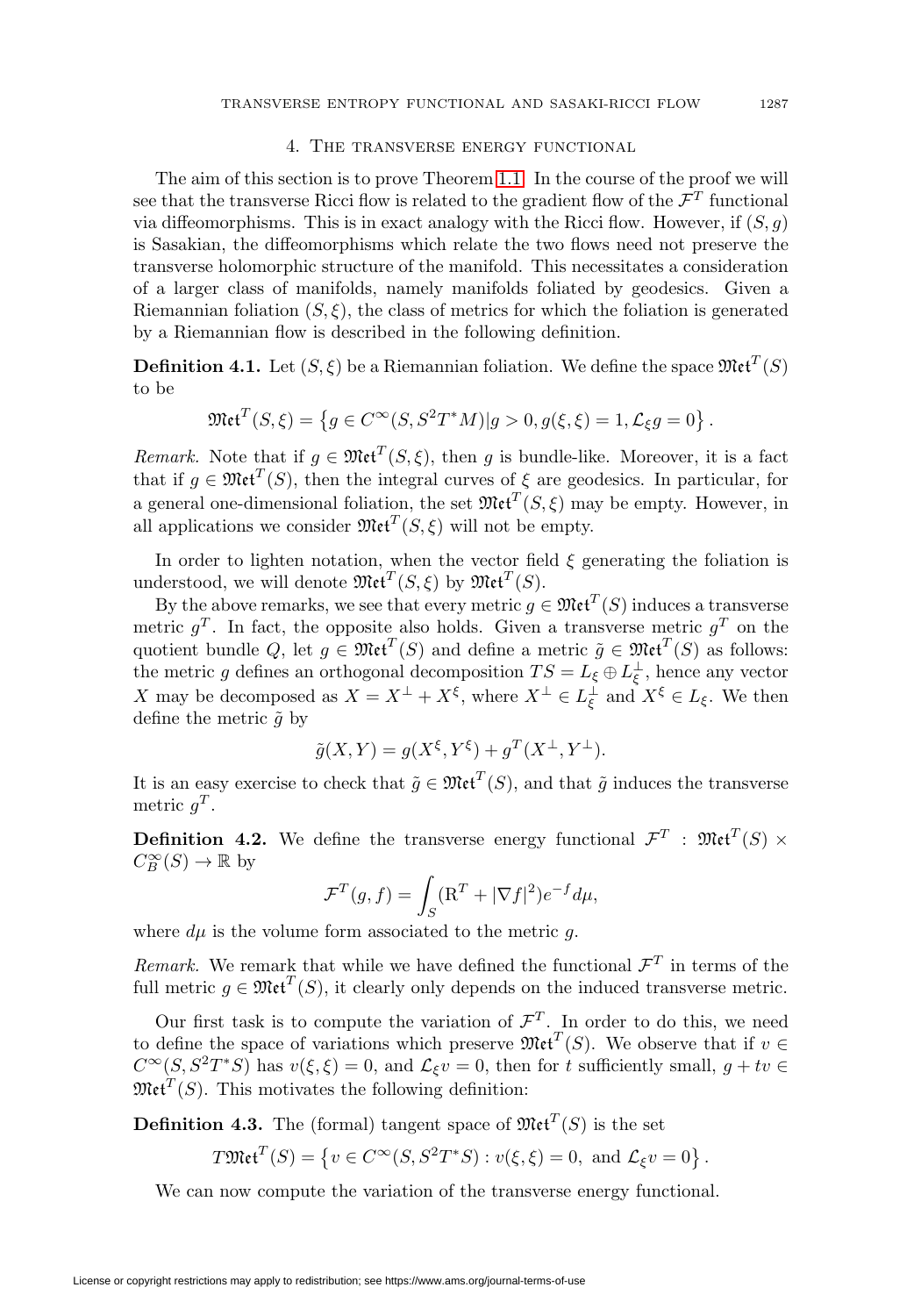**Proposition 4.1.** If  $g \in \mathfrak{Met}^{T}$  and  $v \in T \mathfrak{Met}^{T}(S)$ , and h is a basic function, then  $\delta \mathcal{F}^T(v,h) =$  $\int_{S} e^{-f} \left(-v_{ij} \left(Ric_{ij}^{T} + \nabla_{i} \nabla_{j} f\right) + (v-h)(2\Delta_{B}f - |\nabla f|^{2} + R^{T})e^{-f}\right) d\mu.$ 

*Proof.* Let  $g \in \mathfrak{Met}^T(S)$ , and fix  $p \in S$ . By the remark following Definition [4.1,](#page-10-0) we can find normal coordinates  $\{x, y_1, \ldots, y_{2n}\}$  in a neighbourhood U of p for the metric g such that  $\frac{\partial}{\partial x} = \xi$ , and  $\{\frac{\partial}{\partial y_1}|_p, \ldots, \frac{\partial}{\partial y_{2n}}|_p\}$  is an orthonormal basis for  $D(p)$ . In these coordinates, g takes the form

$$
\left(\begin{array}{cccc} 1 & g_{01} & g_{02} & \cdots & g_{02n} \\ g_{10} & \widetilde{g_{11}} + g_{01}^2 & \widetilde{g_{12}} + g_{01}g_{02} & \cdots & \widetilde{g_{12n}} + g_{01}g_{02n} \\ \vdots & \vdots & \vdots & \ddots & \vdots \\ g_{2n0} & \widetilde{g_{2n1}} + g_{02n}g_{01} & \widetilde{g_{2n2}} + g_{02n}g_{02} & \cdots & \widetilde{g_{2n2n}} + g_{02n}^2 \end{array}\right),
$$

where  $\widetilde{g_{ij}}$  is the  $(i, j)$ -th component of  $g^T$ , and we have used the index 0 to denote the dx components. The variation v is of the form the  $dx$  components. The variation  $v$  is of the form

$$
\left(\begin{array}{cccc} 0 & v_{01} & \dots & v_{02n} \\ v_{10} & v_{11} & \dots & v_{12n} \\ \vdots & \vdots & \ddots & \vdots \\ v_{2n0} & v_{2n1} & \dots & v_{2n2n} \end{array}\right),
$$

where  $\frac{\partial v_{ij}}{\partial x} = 0$ . In particular, observe that  $\delta g_{ij}^T(p) = v_{ij}(p)$ . For  $1 \le i, j, k \le 2n$ . The connection coefficients for the transverse Levi-Civita connection are

$$
\widetilde{\Gamma}_{ij}^k = \frac{1}{2} (g^T)^{kl} \left( \partial_i g_{jl}^T + \partial_j g_{il}^T - \partial_l g_{ij}^T \right) \text{ for } 1 \le i, j, k \le 2n,
$$
  
\n
$$
\widetilde{\Gamma}_{0j}^k = 0 \text{ for } 1 \le j, k \le 2n.
$$

Thus, at p, we have

$$
\delta R^T = \sum_{i,j=1}^{2n} -v_{ij} \left( \partial_k \widetilde{\Gamma}_{ij}^k - \partial_j \widetilde{\Gamma}_{ik}^k \right) + \partial_k \partial_i v_{ik} - \partial_k \partial_k v_{ii}
$$

$$
= \sum_{i,j=1}^{2n} -v_{ij} Ric_{ij}^T + \nabla_k \nabla_i v_{ik} - \Delta t r_g v_{i,j}.
$$

We now compute the variation of the volume form to get

$$
\delta d\mu = g^{ij}v_{ij}d\mu = tr_g v_{ij}d\mu.
$$

Setting  $v = tr_g v_{ij} = tr_g r v_{ij}$ , it follows easily that

$$
\delta \mathcal{F}_{(v,h)}^T = \int_S e^{-f} \left( -v_{ij} \left( Ric_{ij}^T + \nabla_i \nabla_j f \right) + (v-h)(2\Delta_B f - |\nabla f|^2 + R^T) \right) d\mu.
$$

Note that if  $q^T$  and f evolve by

<span id="page-11-0"></span>(9) 
$$
\frac{\partial g^T}{\partial t} = -(Ric^T + D^2f),
$$

<span id="page-11-1"></span>(10) 
$$
\frac{\partial f}{\partial t} = -\Delta_B f - R^T,
$$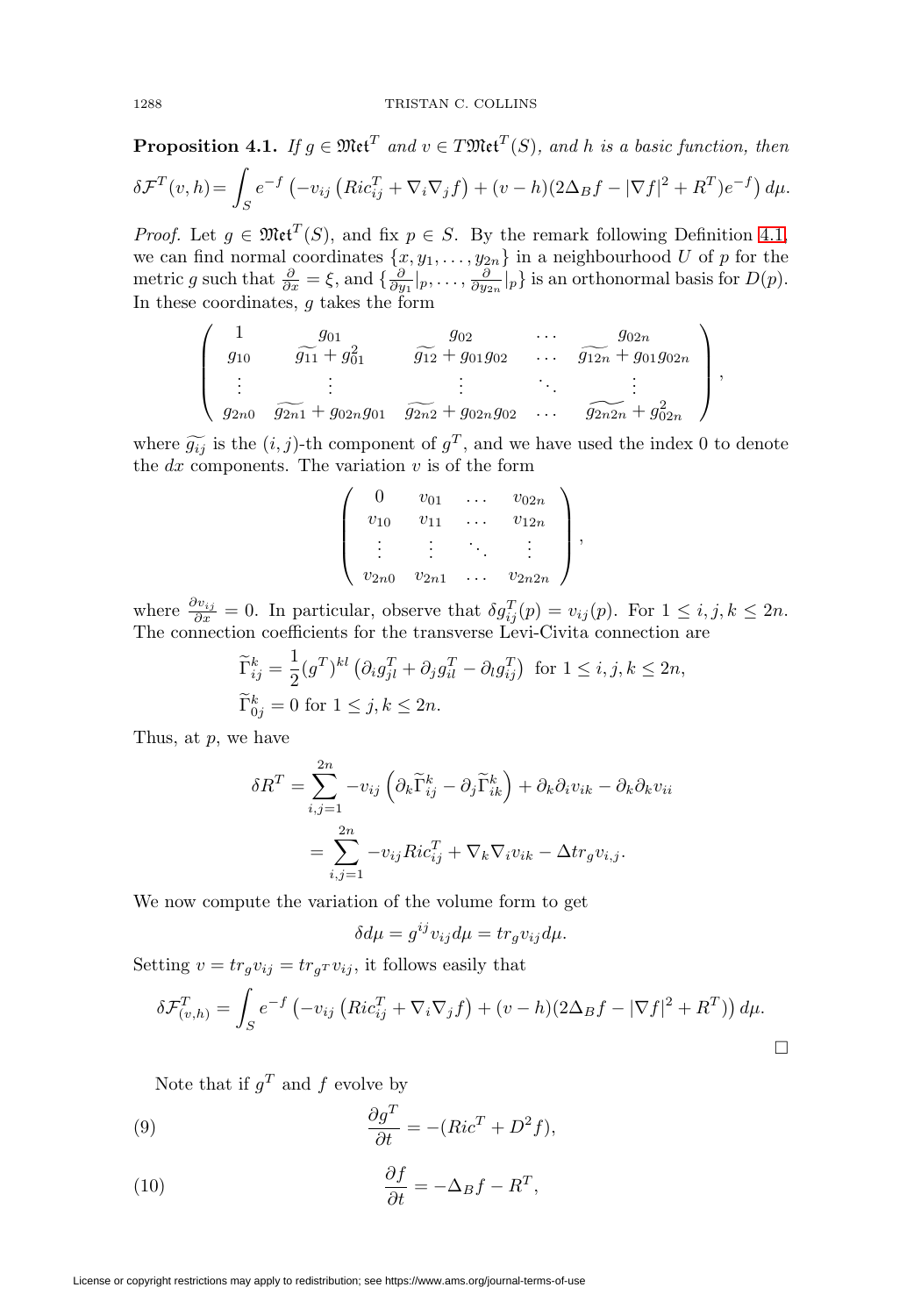and  $(g(t), f(t)) \in \mathfrak{Met}^{T}(S) \times C^{\infty}_{B}(S)$ , then  $\mathcal{F}^{T}((g(t), f(t))$  is increasing, and  $\frac{d}{dt}\mathcal{F}^T(g(t),f(t)) = \int$ S  $|Ric^{T} + D^{2}f|^{2}e^{-f}d\mu.$ 

As in the Ricci flow, the gradient flow equations [\(9\)](#page-11-0) and [\(10\)](#page-11-1) are related to the transverse Ricci flow via time-dependent diffeomorphisms.

<span id="page-12-1"></span>**Proposition 4.2.** Given a solution  $(g(t), f(t)) \in \mathfrak{Met}^T(S) \times C^{\infty}_B$  to

<span id="page-12-3"></span>(11) 
$$
\frac{\partial g^T}{\partial t} = -Ric^T,
$$

$$
\frac{\partial f}{\partial t} = -\Delta_B f + |\nabla f|^2 - R^T.
$$

with  $(g(t), f(t))$  defined on  $[0, T]$ ,  $f(t)$  basic,  $g(0)$  Sasakian, define a one-parameter family of diffeomorphisms  $\rho(t): S \to S$  by

<span id="page-12-0"></span>(12) 
$$
\frac{\partial \rho}{\partial t} = -\frac{1}{2} \nabla_{g(t)} f(t), \quad \rho(0) = id_S,
$$

which is a system of ODE admitting a solution on  $[0, T]$ . Then the pulled-back metrics  $\bar{g}(t) = \rho(t) * g(t)$  are bundle-like, and hence they induce transverse metrics  $\bar{g}^T(t)$ . The transverse metrics  $\bar{g}^T(t)$  and the pulled-back dilaton  $\bar{f}(t) = \rho(t)^* f(t)$ satisfy equations [\(9\)](#page-11-0) and [\(10\)](#page-11-1), respectively. Moreover,  $\bar{f}$  is basic, and  $\bar{g}(t) \in$  $\mathfrak{Met}^{T}(S)$ .

Remark. The assumption that  $g(t) \in \mathfrak{Met}^T(S)$  is not required. It follows from the work in [\[29\]](#page-26-6) that if  $g(0)$  is Sasakian and  $g(t)$  solves [\(6\)](#page-8-0), then  $g(t)$  is Sasakian, and hence  $g(t) \in \mathfrak{Met}^T(S)$ . That equation [\(12\)](#page-12-0) admits a solution of  $[0, T]$  is standard; see, for example, Lemma 3.15 in [\[7\]](#page-25-13).

The proof of Proposition [4.2](#page-12-1) will follow essentially from the following lemma.

<span id="page-12-2"></span>**Lemma 4.1.** Under the assumptions of Proposition [4.2](#page-12-1), for each  $t \in [0, T]$ , we have

- (i)  $\rho(t)_*\xi = \xi$ .
- (ii)  $\rho(t) * g$  is bundle-like for the foliation induced by the vector field  $\xi$ . Moreover,  $\rho(t)^*(g^T) = (\rho(t)^*g)^T$ .

*Proof.* For the rest of the proof, fix a point  $p \in S$  and choose preferred local coordinates  $\{x, z_1, \ldots, z_n, \overline{z}_1, \ldots, \overline{z}_n\}$  in an open neighbourhood  $U \ni p$ , for the metric  $g(0)$ .

We begin by proving (i) for small time; fix a time  $t$  and assume that  $t$  is chosen sufficiently small so that  $\rho(s)(x, 0, \ldots, 0)$  remains in the coordinate patch for every  $x \in [-\epsilon, \epsilon]$  for some  $\epsilon > 0$ , and  $0 \le s \le 2t$ . Observe that  $f(t)$  and  $g(t)$  are independent of x, and so the time-dependent vector field  $-\frac{1}{2}\nabla_{g(t)}f(t)$  is independent of x. The curves  $\rho(s)(x,0,\ldots,0)$  have the same tangent vectors for every  $x \in [-\epsilon, \epsilon]$  and  $s \in [0, t]$ . Hence  $\rho(t)(x, 0, \ldots, 0) = (x, 0, \ldots, 0) + \rho(t)(0, 0, \ldots, 0)$ . It is clear then that  $\rho(t)$ <sub>\*</sub>ξ = ξ, proving the result for small t. The result for general t is obtained by taking a sequence of preferred local coordinates in open sets  $U_i$  which cover the curve  $\rho(s)$  where  $s \in [0, t]$ , and applying the above argument repeatedly.

If h is a smooth, basic, local function in a neighbourhood of  $\rho(t)(p)$ , then  $\rho(t)^*h$ is a smooth, basic function in a neighbourhood of p, since  $\xi \rho^* h = \rho_* \xi h = \xi h = 0$ .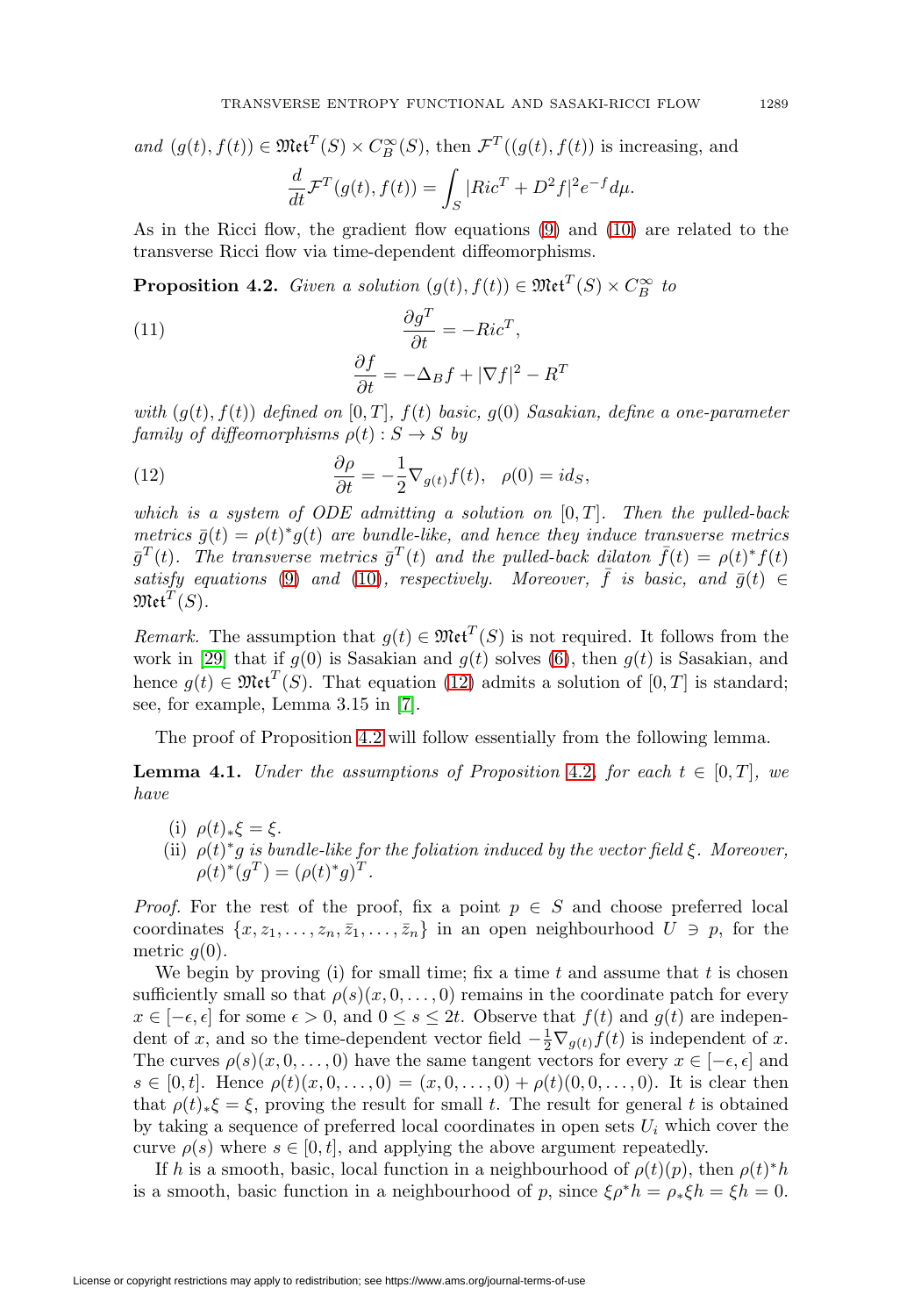Using the local formula for the evolved contact form, and the above preferred coordinates, this yields

$$
\rho(t)^{*}\eta(t) = dx + \sqrt{-1}\sum_{j=1}^{n} f_j dz^{j} - \sqrt{-1}\sum_{j=1}^{n} f_{\bar{j}} d\bar{z}^{j},
$$

where  $f_j, f_{\bar{j}}$  are smooth, basic, local functions. A similar argument provides a local formula for  $\rho(t)$ <sup>\*</sup> $g(t)$ . They key point is that the component functions of  $\rho(t)$ <sup>\*</sup> $\eta(t)$ , and  $\rho(t) * g(t)$  are basic in the preferred coordinates. From now on, we suppress the argument  $t$ . We have the following formula for the metric

<span id="page-13-1"></span>(13) 
$$
\rho^* g = \rho^* (\eta \otimes \eta + d\eta(\cdot, \Phi \cdot)) = \rho^* \eta \otimes \rho^* \eta + d\eta(\rho_* \cdot, \Phi \rho_* \cdot).
$$

In particular,  $\rho^* g(\xi, \cdot) = \rho^* \eta$ . We can now prove (ii). Suppose that X is a foliate vector field orthogonal  $\xi$ , then

$$
X = A(x, z_1, \ldots, z_n, \overline{z}_1, \ldots, \overline{z}_n) \frac{\partial}{\partial x} + Z(z_1, \ldots, z_n, \overline{z}_1, \ldots, \overline{z}_n),
$$

where

$$
Z=\sum_{i=1}^n B_i(z_1,\ldots,z_n,\bar{z}_1,\ldots,\bar{z}_n)\frac{\partial}{\partial z_i}+\sum_{i=1}^n C_i(z_1,\ldots,z_n,\bar{z}_1,\ldots,\bar{z}_n)\frac{\partial}{\partial \bar{z}_i}.
$$

Since X is orthogonal  $\xi$  and  $\rho_* \xi = \xi$ , we have  $0 = \rho^* g(X, \xi) = \rho^* \eta(X) = A + \rho^* \eta(Z)$ , and so

<span id="page-13-0"></span>(14) 
$$
A(x, z_1, \dots, z_n, \bar{z}_1, \dots, \bar{z}_n) = -\rho^* \eta(Z).
$$

By the above arguments, the right-hand side of [\(14\)](#page-13-0) is a basic function, and thus A is independent of x. It follows that  $\rho^*g(X, Y)$  is a basic function for any vector fields  $X, Y$  verifying the assumptions of Definition [2.3.](#page-3-1) The last statement is an easy application of the definition of  $q<sup>T</sup>$ , and property (i).  $\Box$ 

Note that in equation [\(13\)](#page-13-1), it is precisely the fact that  $\Phi \rho_* \neq \rho_* \Phi$  which prevents the pulled-back metric  $\rho^*g$  from being Sasakian and necessitates our consideration of the large class of manifolds foliated by Riemannian flows. We can now prove Proposition [4.2.](#page-12-1)

*Proof of Proposition [4.2](#page-12-1).* That  $\bar{g}$  is bundle-like follows from Lemma [4.1.](#page-12-2) That  $f$  is basic is clear. That equations [\(9\)](#page-11-0) and [\(10\)](#page-11-1) are satisfied is a standard computation. That  $\bar{g} \in \mathfrak{Met}^T(S)$  follows from Lemma [4.1,](#page-12-2) since  $\mathcal{L}_{\xi} \rho^* g = \mathcal{L}_{\xi} g$  if  $\rho_* \xi = \xi$ .

In order to prove Theorem [1.1,](#page-1-0) we are thus reduced to showing that we can solve the coupled equations [\(6\)](#page-8-0) and [\(4.2\)](#page-12-3).

<span id="page-13-2"></span>**Proposition 4.3.** If  $g^T(t)$  is a transverse Ricci flow on [0, T] with  $g(0)$  Sasakian, and  $f_T$  is a basic function, then  $\exists f(t)$  for  $t \in [0, T]$  solving the transverse backward heat equation [\(4.2\)](#page-12-3) with  $f(t)$  basic for each time t, and  $f(T) = f_T$ .

*Proof.* Let  $\{U_{\alpha}\}\$ be a cover of S by preferred local coordinate charts, constructed with respect to the metric  $g(0)$ , and let  $\{V_{\alpha}\}\$ be also as before. Set  $u(s) = e^{-f(s)}$ , where  $s = T - t$ . Then equation [\(4.2\)](#page-12-3) becomes

$$
\frac{\partial u}{\partial s} = \Delta_B u - R^T u, \quad u(0) = \hat{u}.
$$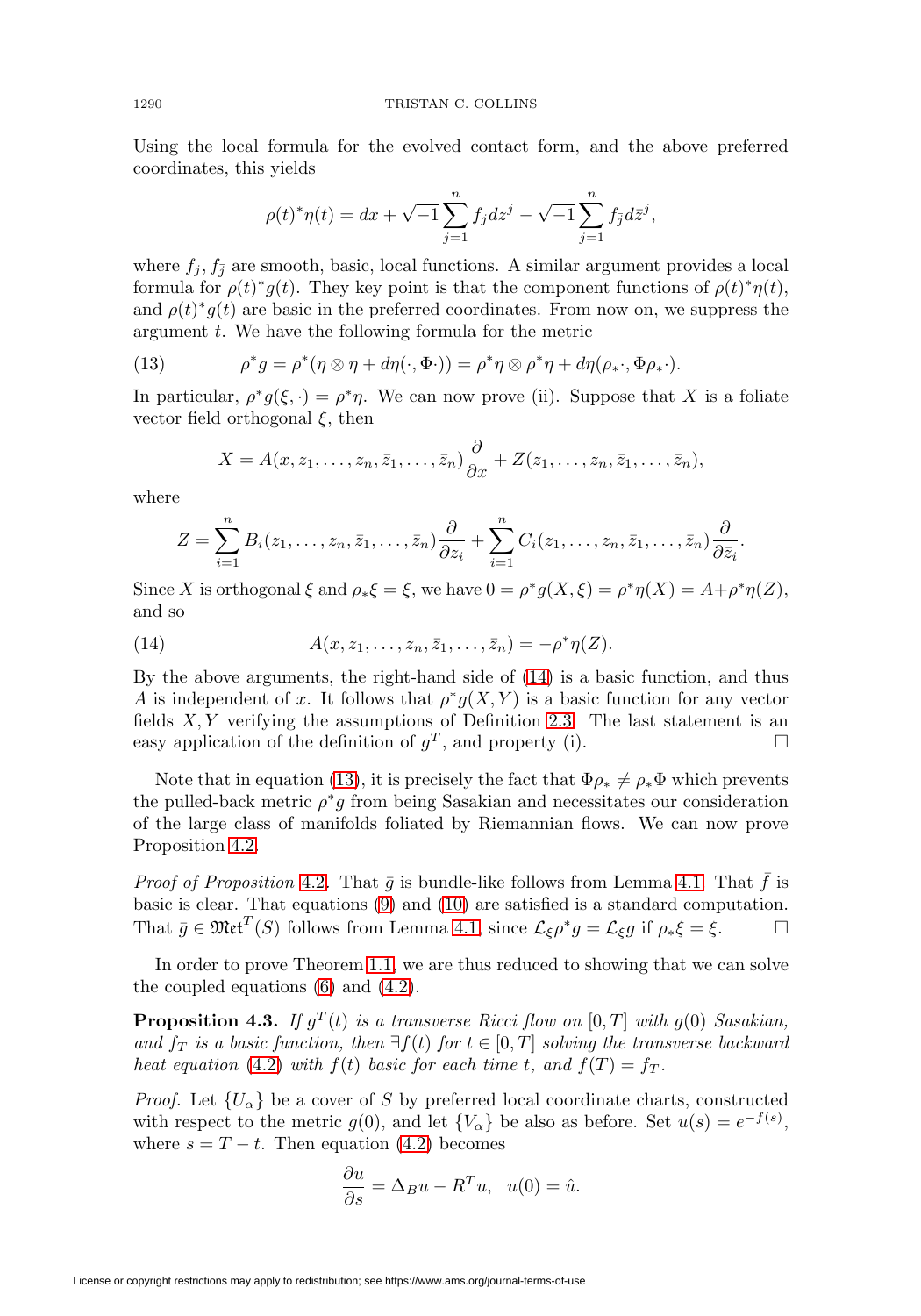Fix an open set  $U_\beta$ . Note that by the existence and uniqueness results of [\[29\]](#page-26-6),  $(q^T)^{-1}$  and  $R^T$  are independent of x. By assumption, the initial condition  $\hat{u}$  is independent of x also. Thus, if we find a solution  $\tilde{u}$  to

<span id="page-14-0"></span>(15) 
$$
\frac{\partial \tilde{u}}{\partial s} = \Delta \tilde{u} - R^T \tilde{u}, \quad \tilde{u}(0) = \hat{u},
$$

on  $V_\beta \subset \mathbb{C}^n$  and then set  $u(x, z_1, \ldots, z_n) = \tilde{u}(z_1, \ldots, z_n)$ , then this will solve the problem on  $U_\beta$ . Now, equation [\(15\)](#page-14-0) is parabolic as long as  $g^T$  remains positive definite, and hence we can solve [\(15\)](#page-14-0) on  $[0, T]$ . We have thus generated a family of local basic solutions  $\{U_{\alpha}, u_{\alpha}\}\.$  It remains to show that these solutions glue to a global solution. This is a consequence of the following lemma.

**Lemma 4.2.** Let  $w(t)$  be a basic function solving [\(15\)](#page-14-0) on  $U_{\alpha} \cap U_{\beta}$  with  $w(0) = 0$ . Then  $w(t)=0 \ \forall t \in [0, T].$ 

*Proof.* Since  $R^T$  is a smooth function on  $S \times [0, T]$ , we may choose  $\lambda > 0$  so that  $R^T + \lambda > 0$  on  $S \times [0, T]$ . Set  $v = e^{-\lambda s}w$  and observe that v satisfies

$$
\frac{\partial v}{\partial s} = \Delta v - (R^T + \lambda)v,
$$

where we are considering the equation on  $V \subset \mathbb{C}^n$ . Applying the maximum principle to v and  $-v$  and using that v is basic proves the lemma.  $\Box$ 

Now, the lemma shows that the solutions glue to a global solution, and it is clear, by construction, that the solution is basic.  $\Box$ 

We now investigate the dependence of the functional  $\mathcal{F}^T$  under diffeomorphisms of the type constructed in Proposition [4.2,](#page-12-1) whose existence we have just demonstrated in Proposition [4.3.](#page-13-2) We begin by abstracting the properties of these diffeomorphisms.

**Definition 4.4.** Let Diff be the group of diffeomorphisms of S. We define the class of transverse diffeomorphisms  $\mathfrak{Diff}^T$ ,

$$
\mathfrak{Diff}^T = \{ \rho \in \mathfrak{Diff} : \rho_* \xi = \xi \text{ and } \rho^*(g^T) = (\rho^* g)^T \}.
$$

First note that  $\mathfrak{Diff}^T$  is a subgroup of  $\mathfrak{Diff}$  and that  $\mathfrak{Diff}^T$  preserves the class  $\mathfrak{Met}^T$ . We now show that the group  $\mathfrak{Diff}^T$  preserves the transverse scalar curvature.

<span id="page-14-2"></span>**Lemma 4.3.** Let  $q \in \mathfrak{Met}^{T}(S)$ . If  $\rho \in \mathfrak{Diff}^{T}$ , then  $\rho^*R^{T}(q) = R^{T}(\rho^*q)$ .

*Proof.* Fix a point  $s \in S$ . Let  $\{E_i\}$  be a local orthonormal frame for  $L_{\xi}^{\perp}$ . By [\[2\]](#page-25-8), we have the following formula for any metric  $g \in \mathfrak{Met}^T(S)$ ,

$$
R^T = R + 2\sum_i g^T(\nabla_{E_i}\xi, \nabla_{E_i}),
$$

where R is the scalar curvature of the metric g. Observe that as  $\mathfrak{Diff}^T$  preserves  $\mathfrak{Met}^{T}(S)$ , we have

<span id="page-14-1"></span>
$$
(16)\ \rho^*R^T(g) - R^T(\rho^*g) = 2\sum_i \rho^*(g^T(\nabla_{E_i}\xi, \nabla_{E_i}\xi)) - (\rho^*g)^T(\tilde{\nabla}_{\rho_*^{-1}E_i}\xi, \tilde{\nabla}_{\rho_*^{-1}E_i}\xi),
$$

where we have used  $\tilde{\nabla}$  to denote the Levi-Civita connection of  $\rho^*g$ , and that  $\{\rho_*^{-1} E_i\}$  is an orthonormal frame with respect to  $\rho^* g$ . It is important to note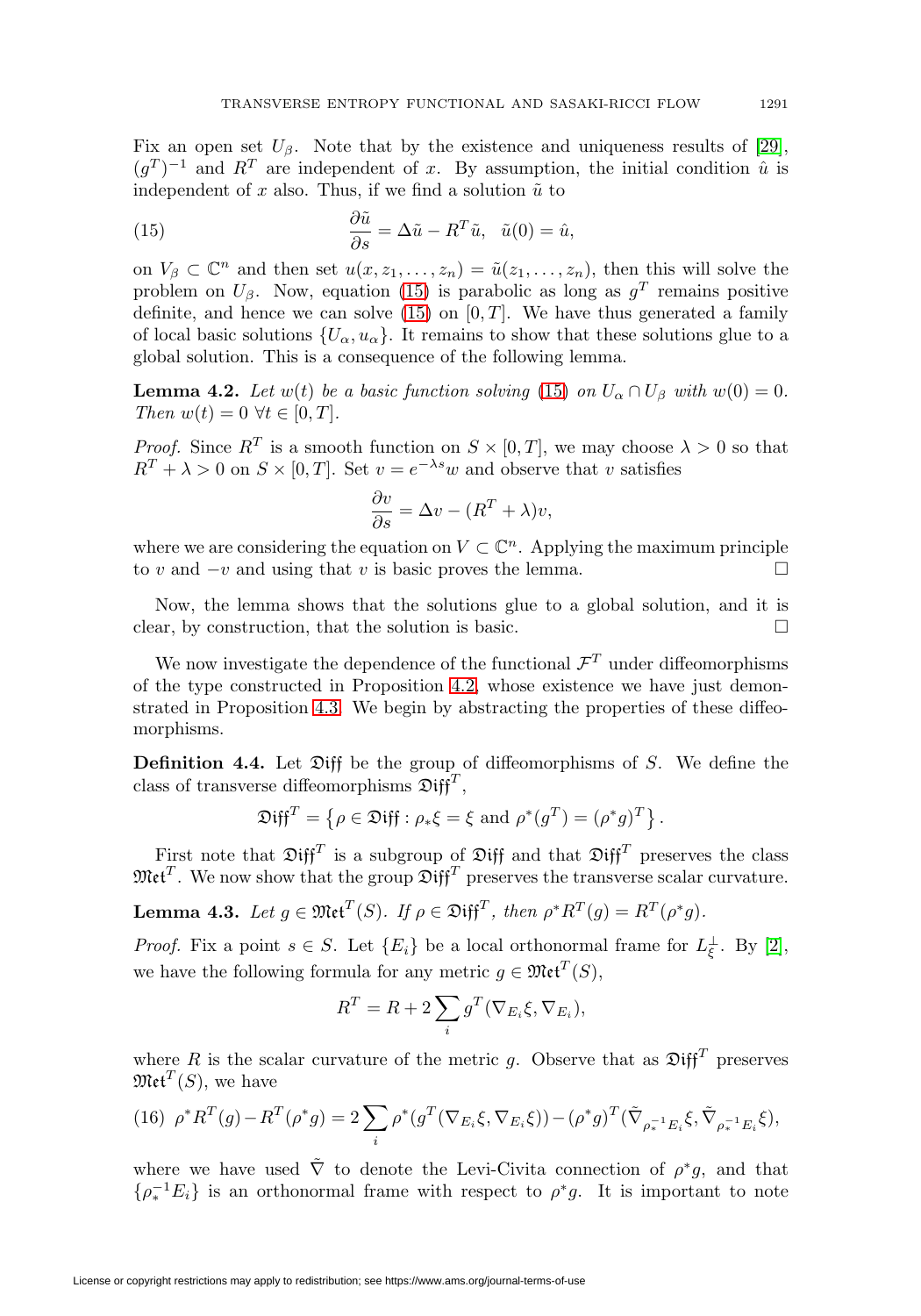that the first term on the right-hand side of [\(16\)](#page-14-1) is the pull-back of a function. In particular, we have

$$
\rho^*(g^T(\nabla_{E_i}\xi, \nabla_{E_i}\xi)) = \rho^*g^T(\rho_*^{-1}\nabla_{E_i}\xi, \rho_*^{-1}\nabla_{E_i}\xi).
$$

It is elementary to check that

$$
\tilde{\nabla}_X Y = \rho_*^{-1} \left( \nabla_{\rho_* X} \rho_* Y \right).
$$

Thus, since  $\rho \in \mathfrak{Diff}^T$ , we see that the right-hand side of [\(16\)](#page-14-1) is zero.

<span id="page-15-0"></span>**Proposition 4.4.** The functional  $\mathcal{F}^T$  is invariant under the action of  $\mathfrak{Diff}^T$ .

*Proof.* By Lemma [4.3,](#page-14-2) it suffices to show that if  $f \in C_B^{\infty}(S)$ , then so is  $\rho^* f$ . This last fact is obvious as  $\rho_* \xi = \xi$ . Thus we have

$$
|\nabla f|_{g^T} = |\nabla f|_{g} = |\nabla \rho^* f|_{\rho^* g} = |\nabla \rho^* f|_{(\rho^* g)^T} = |\nabla \rho^* f|_{\rho^*(g^T)}.
$$

We can now prove Theorem [1.1.](#page-1-0)

*Proof of Theorem [1.1](#page-1-0).* By Proposition [4.3](#page-13-2) we can solve equation  $(4.2)$ . By Propo-sition [4.2](#page-12-1) the pulled-back pair  $(\bar{g}(t), f(t))$  satisfy the gradient flow equations [\(9\)](#page-11-0) and [\(10\)](#page-11-1), and hence  $\mathcal{F}^T(\bar{g}(t),\bar{f}(t))$  is increasing. By Lemma [4.1,](#page-12-2) the time-dependent diffeomorphisms  $\rho(t) \in \mathfrak{Diff}^T$ , and so by Proposition [4.4,](#page-15-0)  $\mathcal{F}^T(g, f) = \mathcal{F}^T(\bar{g}, \bar{f})$ . The theorem is proved.  $\square$ 

## 5. The transverse entropy functional

The aim of this section is to prove Theorem [1.2.](#page-2-1) As with the Ricci flow, the proof of the theorem is essentially the same as the proof of Theorem [1.1,](#page-1-0) and hence we will omit the details. We refer the reader to [\[8,](#page-25-6) [22\]](#page-26-12) for the details in the Ricci flow case.

<span id="page-15-1"></span>**Definition 5.1.** Let  $(S, \xi)$  be a foliated Riemannian manifold. Define the transverse entropy functional  $W^T : \mathfrak{Met}^T(S) \times C^{\infty}_B(S) \times \mathbb{R}_{>0} \to \mathbb{R}$  by

$$
W^{T}(g, f, \tau) = (4\pi\tau)^{-n} \int_{S} (\tau (\mathbf{R}^{T} + |\nabla f|^{2}) + (f - 2n)) e^{-f} d\mu,
$$

where  $d\mu$  is the volume form associated to the metric g.

Remark. Before proceeding, we make a few observations about the scale invariance of  $W^T$ . By the remarks following Definition [4.2,](#page-10-1) we see that  $W^T$  depends only on the induced transverse metric. Moreover, it is easy to see that if  $g, \tilde{g} \in \mathfrak{Met}^T(S)$  induce the transverse metrics  $g^T, cg^T$ , respectively, then  $W^T(g, f, \tau) = W^T(\tilde{g}, f, c\tau)$ . By abuse of notation, we will sometimes consider the functional  $\mathcal{W}^T(g^T, f, \tau)$ , by which we mean  $W^T(g, f, \tau)$  for any metric  $g \in \mathfrak{Met}^T(S)$  which induces  $g^T$ . Such a metric g exists by the discussion following Definition [4.1.](#page-10-0)

One can compute the variational equations for  $\mathcal{W}^T$  easily by using the computation for the  $\mathcal{F}^T$  functional and following the same steps as in [\[8\]](#page-25-6). In particular,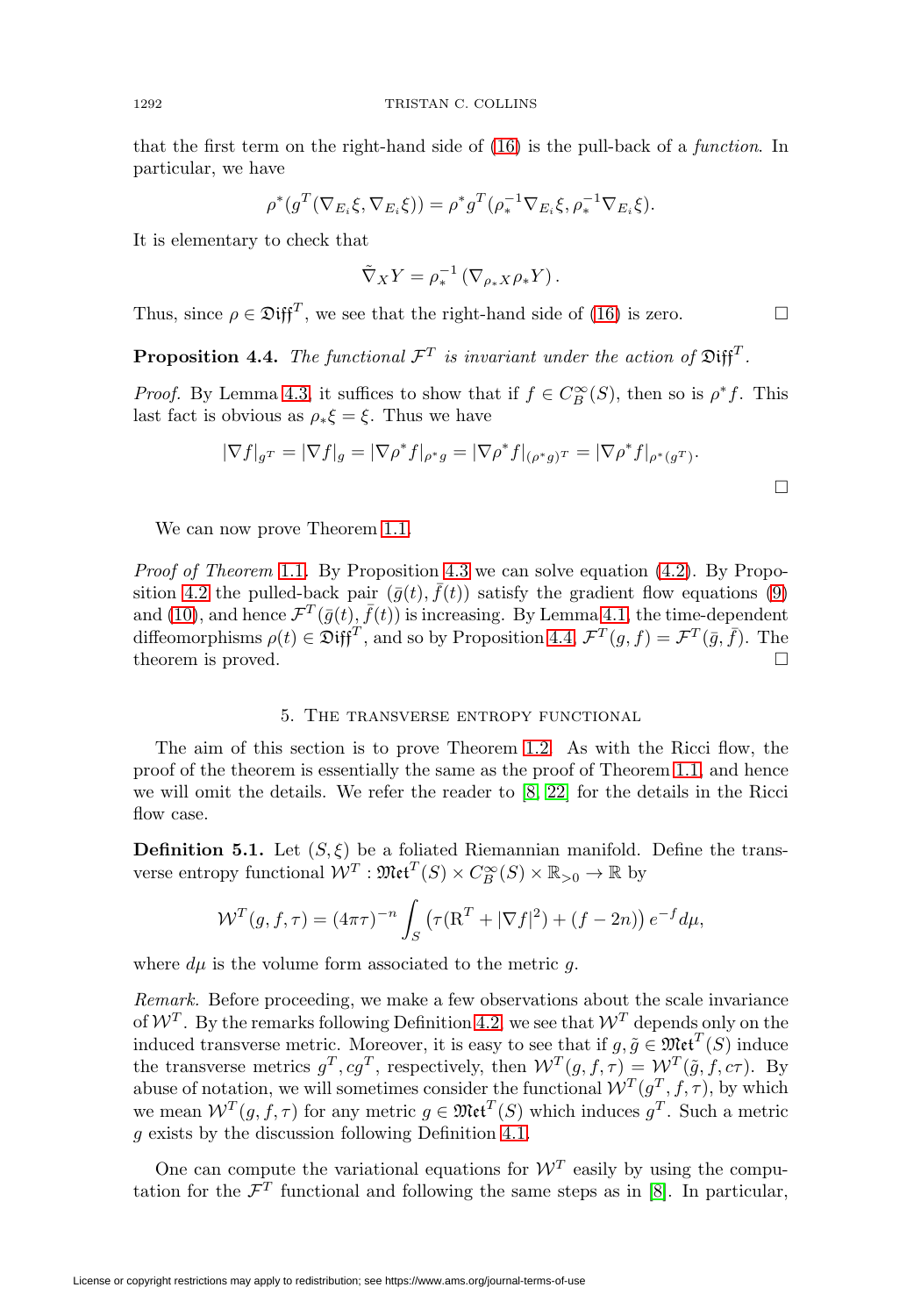one sees that if  $(g(t), f(t), \tau(t))$  evolve by

<span id="page-16-0"></span>(17) 
$$
\frac{\partial g^T}{\partial t} = -(Ric^T + D^2f),
$$

<span id="page-16-1"></span>(18) 
$$
\frac{\partial f}{\partial t} = -\Delta_B f - R^T + \frac{n}{\tau},
$$

<span id="page-16-2"></span>
$$
\frac{dt}{dt} = -1,
$$

then  $W^T(g(t), f(t), \tau(t))$  is increasing, and  $\int_S (4\pi\tau)^{-n} e^{-f} d\mu = 1$ . By an elementary modification of the proof of Proposition  $4.2$  we have

<span id="page-16-5"></span>**Proposition 5.1.** Suppose  $(g(t), f(t), \tau(t)) \in \mathfrak{Met}^T(S) \times C^{\infty}_B \times \mathbb{R}_{>0}$  solves

<span id="page-16-3"></span>(20) 
$$
\frac{\partial f}{\partial t} = -Ric^{T},
$$

$$
\frac{\partial f}{\partial t} = -\Delta_{B}f + |\nabla f|^{2} - R^{T} + \frac{n}{\tau},
$$

$$
\frac{d\tau}{dt} = -1,
$$

with  $(g(t), f(t))$  defined on  $[0, T]$ ,  $f(t)$  basic,  $g(0)$  Sasakian, and  $\tau(t) > 0$ . Define a one-parameter family of diffeomorphisms  $\rho(t): S \to S$  by

$$
\frac{\partial \rho}{\partial t} = -\frac{1}{2} \nabla_{g(t)} f(t), \quad \rho(0) = id_S,
$$

which is a system of ODE admitting a solution on  $[0, T]$ . Then the pulled-back metrics  $\bar{q}(t) = \rho(t)^* q(t)$  are bundle-like, and hence induce transverse metrics  $\bar{q}^T(t)$ . The transverse metrics  $\bar{g}^T(t)$  and the pulled-back dilaton  $\bar{f}(t) = \rho(t)^* f(t)$  satisfy equations [\(17\)](#page-16-0) and [\(18\)](#page-16-1), respectively. Moreover,  $\bar{f}$  is basic, and  $\bar{q}(t) \in \mathfrak{Met}^{T}(S)$ .

Easy modifications of the proofs of Propositions [4.2](#page-12-1) and [4.4](#page-15-0) yield

<span id="page-16-4"></span>**Proposition 5.2.** If  $q^T(t)$  is a transverse Ricci flow on [0, T] with  $q(0)$  Sasakian,  $\tau(t)$  a positive solution of [\(19\)](#page-16-2), and  $f_T$  is a basic function, then  $\exists f(t)$  for  $t \in [0, T]$ solving the transverse backward heat equation [\(20\)](#page-16-3) with  $f(t)$  basic for each time t, and  $f(T) = f_T$ .

<span id="page-16-6"></span>**Proposition 5.3.** The functional  $W^T$  is invariant under the action of  $\mathfrak{Diff}^T$ .

We can now prove Theorem [1.2](#page-2-1) by mimicking the proof of Theorem [1.1.](#page-1-0)

*Proof of Theorem [1.2](#page-2-1).* By Proposition [5.2](#page-16-4) we can solve equation  $(20)$ . By Propo-sition [5.1](#page-16-5) the pulled-back triple  $(\bar{g}(t), \bar{f}(t), \tau(t))$  satisfies the gradient flow equa-tions [\(17\)](#page-16-0), [\(18\)](#page-16-1), and [\(19\)](#page-16-2); hence  $\mathcal{W}^T(\bar{g}(t), \bar{f}(t), \tau(t))$  is increasing. By Lemma [4.1,](#page-12-2) the time-dependent diffeomorphisms  $\rho(t) \in \mathfrak{Diff}^T$  and so by Proposition [5.3,](#page-16-6)  $W^T(g, f, \tau) = W^T(\bar{g}, \bar{f}, \tau)$ . The theorem is proved.

We now define the transverse analogue of Perelman's  $\mu$ -functional.

**Definition 5.2.** Set

$$
\chi = \left\{ (g, f, \tau) \in \mathfrak{Met}^T(S) \times C_B^{\infty}(S) \times \mathbb{R}_{>0} : \int_S (4\pi\tau)^{-n} e^{-f} d\mu = 1 \right\}.
$$

Then define the functional  $\mu^T : \mathfrak{Met}^T(S) \times \mathbb{R}_{>0}$  by

 $\mu^{T}(g,\tau) = \inf \{ \mathcal{W}^{T}(g,f,\tau) : (g,f,\tau) \in \chi \}.$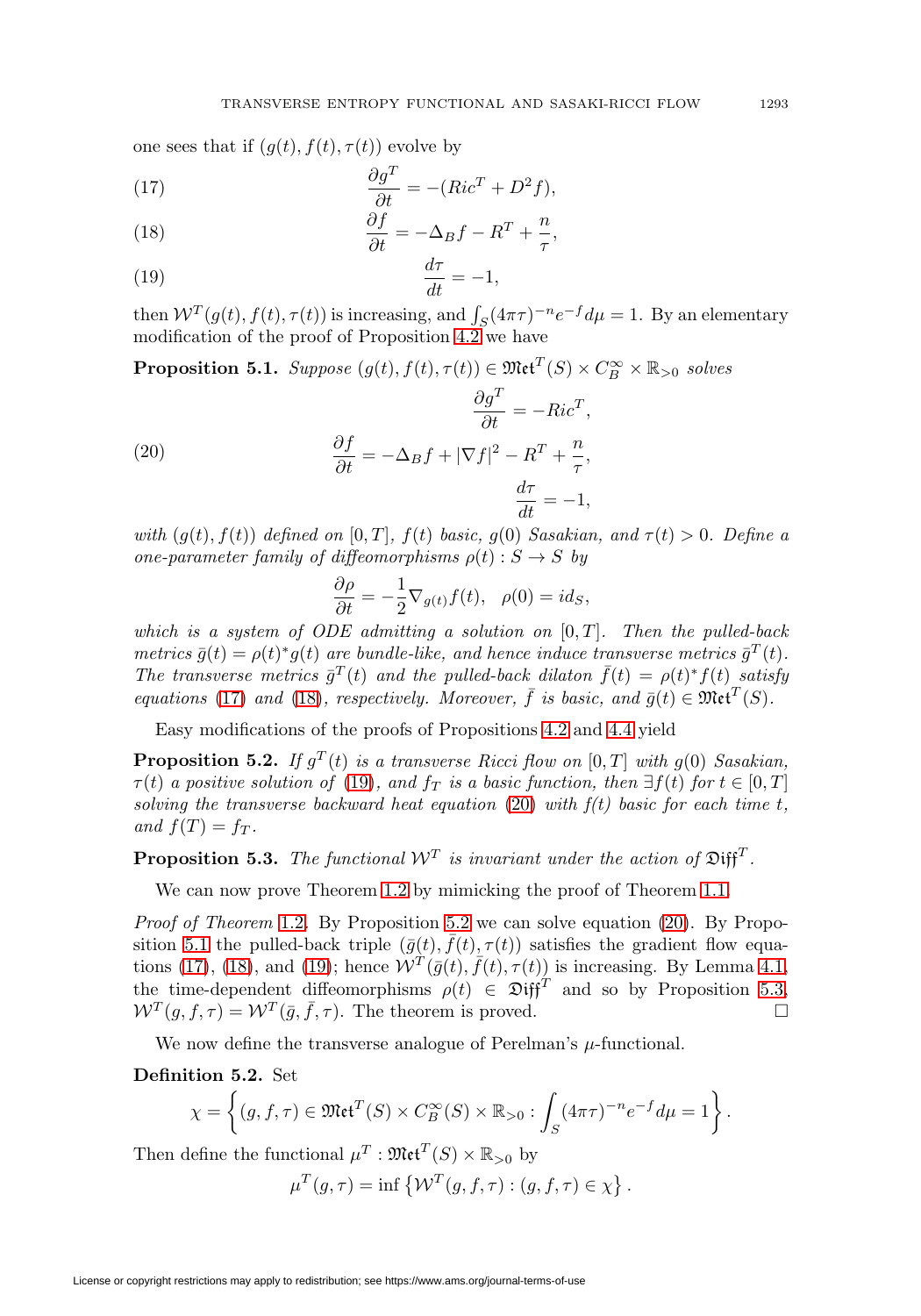Remark. It is easy to check from the definition that  $\mu^T$  is invariant under the action of  $\mathfrak{Diff}^T$ . Moreover, from the definition,  $\mu^T$  shares the same scale invariance as  $\mathcal{W}^T$ ; we refer the reader to the remark following Definition [5.1.](#page-15-1)

In analogy with the Ricci flow, the  $\mu^T$ -functional is always finite.

**Proposition 5.4.** For any pair  $(g, \tau) \in \mathfrak{Met}^{T}(S) \times \mathbb{R}_{>0}$ ,

 $\mu^T(q,\tau) > -\infty$ .

Proof. The proof is identical to the proof for the general Ricci flow. We refer the reader to [\[8,](#page-25-6) [27\]](#page-26-18), and the appendix.  $\square$ 

**Proposition 5.5.** Let  $(S, \xi)$  be a foliated Riemannian manifold, and let  $g(t)$  be a solution of the transverse Ricci flow on  $[0, T]$  with g(0) Sasakian. Suppose that  $\tau(t)$ is a solution of [\(19\)](#page-16-2). Then  $\mu^T(q(t), \tau(t))$  is increasing.

*Proof.* Let  $t_0 \in [0,T]$  and  $f(t_0) \in C_B^{\infty}(S)$  such that  $(g(t_0), f(t_0), \tau(t_0)) \in \chi$ . Let  $f(t)$  be a solution of [\(20\)](#page-16-3). Then, by the monotonicity of  $\mathcal{W}^T$  we have

$$
\mu^T(g(0), \tau(0)) \leq \mathcal{W}^T(g(0), f(0), \tau(0)) \leq \mathcal{W}^T(g(t_0), f(t_0), \tau(t_0)).
$$

Taking the infimum of the last quantity yields the result.  $\Box$ 

Throughout this section and the last we assumed that the evolving metric  $q(t)$ was a solution of the transverse Ricci flow. In the remaining sections, we will be working with the normalized version of the transverse Ricci flow, which we have been referring to as the Sasaki-Ricci flow. Observe that if  $g<sup>T</sup>(s)$  is a solution of the Sasaki-Ricci flow, then  $\tilde{g}^T(t) = (1-t)g^T(-\log(1-t))$  is a solution of the transverse Ricci flow. Thus, if we set  $\tau(t)=1-t$  and let  $f(t)$  evolve according to [\(20\)](#page-16-3), then the transverse scale invariance of  $\mathcal{W}^T$  implies that

$$
\mathcal{W}^{T}((1-t)g^{T}(-\log(1-t)), f(t), 1-t) = \mathcal{W}^{T}(g^{T}(-\log(1-t), f(t), 1))
$$

is increasing. In particular, we have that  $\mu^T(g^T(s), 1)$  is increasing along the Sasaki-Ricci flow. An important property of the  $\mu^T$  functional is

<span id="page-17-0"></span>**Lemma 5.1.** Let  $(S, g)$  be a Sasakian manifold, and let  $\tau > 0$ . There exists  $f_{\tau} \in C^{\infty}_{B}(S)$  so that  $\mathcal{W}^{T}(g, f_{\tau}, \tau) = \mu^{T}(g, \tau)$ .

The proof is given in the appendix.

Remark. A consequence of the proof of Lemma [5.1](#page-17-0) is that

$$
\mu^T(g,\tau) = \inf \left\{ \mathcal{W}^T(g,f,\tau) : f \in W_B^{1,2}(S), \int_S (4\pi\tau)^{-n} e^{-f} d\mu = 1 \right\}.
$$

We refer the reader to the appendix for the definition of  $W^{1,2}_B(S)$ .

# 6. Bounds along the Sasaki-Ricci flow

In this and the following sections we aim to prove Theorem [1.3.](#page-2-0) The proof has essentially two parts. In the first part, we employ maximum principle techniques to show that the conclusion of Theorem [1.3](#page-2-0) follows from a uniform transverse diameter bound along the Sasaki-Ricci flow. In the second part of the proof we use the functionals  $\mu^T$  and  $\mathcal{W}^T$  to prove a non-collapsing theorem, which is of independent interest. We then employ the non-collapsing theorem to obtain the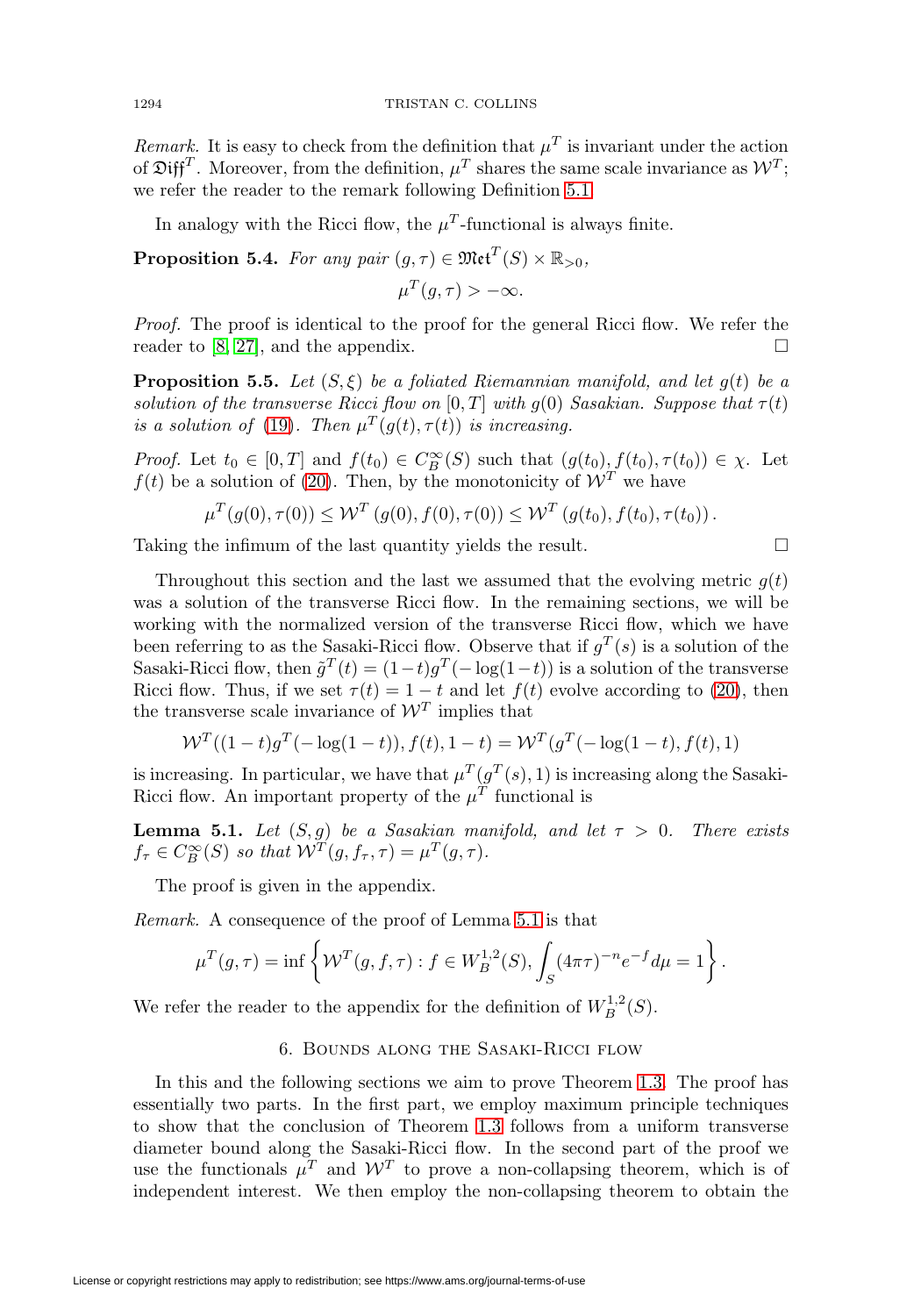required diameter bound. The arguments in this section and the next are direct adaptations of Perelman's arguments, which can be found in [\[22,](#page-26-12) [28\]](#page-26-13).

Let  $\phi(t)$  be a solution to the Sasaki-Ricci flow [\(7\)](#page-8-1) with initial condition  $\phi(0) = 0$ . Using the transverse  $\partial \bar{\partial}$ -lemma of [\[9\]](#page-25-12), there is a basic function u such that

$$
\partial_l \partial_{\bar{k}} \dot{\phi} = \frac{\partial g_{\bar{k}l}^T}{\partial t} = g_{\bar{k}l}^T - R_{\bar{k}l}^T = \partial_l \partial_{\bar{k}} u.
$$

We may assume that  $\dot{\phi} = u$  and that u is normalized by the condition

<span id="page-18-0"></span>(21) 
$$
\int_{S} e^{-u(t)} d\mu = (4\pi)^n.
$$

We compute that

$$
\partial_l \partial_{\bar{k}} \left( \frac{\partial u}{\partial t} \right) = \partial_l \partial_{\bar{k}} u + \partial_l \partial_{\bar{k}} \Delta_B u.
$$

Thus, we may take u to evolve by  $\dot{u} = \Delta_B u + u - a$ , where  $a = (4\pi)^{-n} \int u e^{-u}$ .

**Lemma 6.1.** The quantity a is monotone under the Sasaki-Ricci flow. In particular, there is a uniform constant  $C_1$  depending only on  $g(0)$  such that  $a =$  $(4\pi)^{-n} \int_S ue^{-u} d\mu \ge C_1.$ 

*Proof.* Using the evolution equation for  $u$ , we compute

$$
\dot{a} = (4\pi)^{-n} \int_{S} \left( \Delta_{B} u + u - a - u^{2} - u \Delta_{B} u + u a + u \Delta_{B} u \right) e^{-u} d\mu.
$$

Now using the definition of  $a$  and the normalization  $(21)$ , we get upon integration by parts

$$
\dot{a} = a^2 + (4\pi)^{-n} \int_S |\nabla u|^2 e^{-u} d\mu - (4\pi)^{-n} \int_S u^2 e^{-u} d\mu.
$$

Thus, it suffices to prove the following Poincaré type inequality:  $\Box$ 

**Lemma 6.2.** Let u satisfy the equation  $g_{\bar{k}j}^T - Ric_{\bar{k}j}^T = \partial_j \partial_{\bar{k}} u$ . The following inequality holds for all  $f \in C^{\infty}_B(S)$ :

$$
(22) \qquad \frac{1}{Vol(S)} \int_S f^2 e^{-u} d\mu \le \frac{1}{Vol(S)} \int_S |\nabla f|^2 e^{-u} d\mu + \left(\frac{1}{Vol(S)} \int_S f e^{-u} d\mu\right)^2.
$$

The proof is given in the appendix. The quantity  $a$  is trivially bounded above, as  $xe^{-x}$  is bounded above on  $\mathbb{R}$ .

**Lemma 6.3.** There is a uniform constant  $C_2 > 0$  such that  $a \leq C_2$ .

The following lemma shows that it is enough to obtain a bound from above for the scalar curvature.

**Lemma 6.4.** The transverse scalar curvature  $R<sup>T</sup>$  is uniformly bounded from below along the Sasaki-Ricci flow.

Proof. We compute the evolution equation for the transverse scalar curvature

$$
\dot{R}^T = -R^T + |Ric^T|^2 + \Delta_B R^T.
$$

As  $R^T$  is basic, an application of the minimum principle yields the result.  $\Box$ 

We now use the uniform bound for  $a$  to obtain a uniform lower bound for  $u$ , which reduces the problem to obtaining uniform upper bounds for the transverse scalar curvature and u.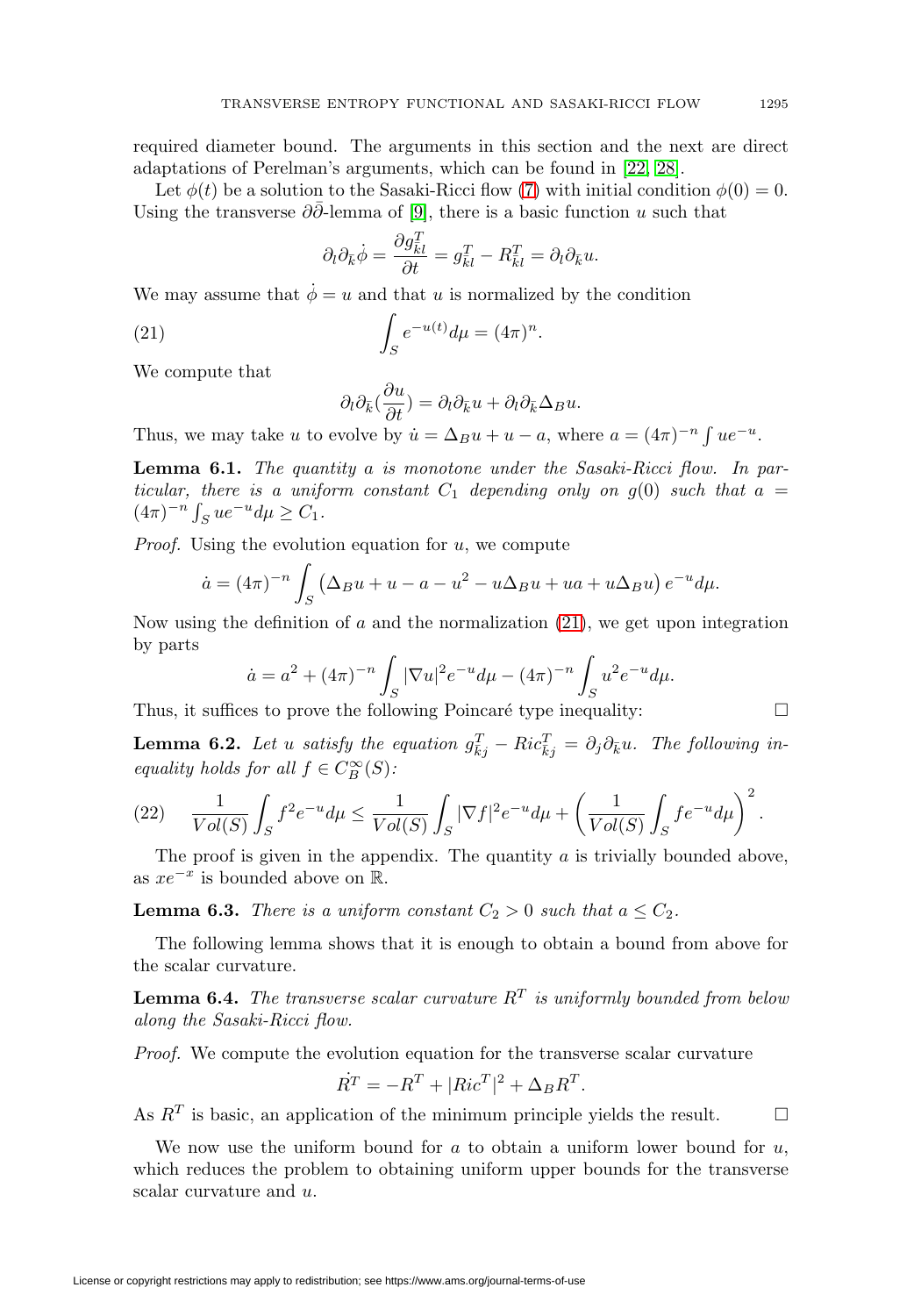<span id="page-19-0"></span>**Lemma 6.5.** The function  $u(t)$  is uniformly bounded below.

*Proof.* The proof is identical to the proof in [\[28\]](#page-26-13), and we may use that  $\Delta_B = \Delta$  on basic functions.

<span id="page-19-1"></span>**Proposition 6.1.** There is a uniform constant C such that  $|\nabla u|^2 + |R^T| \le$  $C(u+C)$ .

Proof. The computations and arguments in the proof of this proposition in [\[28\]](#page-26-13) are completely local. Thus they carry over verbatim to the Sasaki setting.  $\Box$ 

<span id="page-19-4"></span>**Lemma 6.6.** Let  $x \in S$  be such that  $u(x,t) = \min_{y \in S} u(y,t)$ . There is a uniform constant C such that

$$
u(x,t) \leq Cd^T(x,y)^2 + C,
$$
  
\n
$$
R^T(x,t) \leq Cd^T(x,y)^2 + C,
$$
  
\n
$$
|\nabla u| \leq Cd^T(x,y)^2 + C.
$$

*Proof.* By Lemma [6.5](#page-19-0) we can assume  $u \ge \delta > 0$ . From Proposition [6.1,](#page-19-1) we have that  $\sqrt{u}$  is uniformly Lipschitz bounded and basic. Thus,

$$
|\sqrt{u(y,t)} - \sqrt{u(z,t)}| \le \frac{|\nabla u|(p,t)}{2\sqrt{u}} d_t^T(y,z) \le C d_t^T(y,z).
$$

Thus,

$$
u(y,t) \le C_1 d_t^T(x,y)^2 + C_1 u(x,t)^2.
$$

Now,  $u(x, t) \leq K$  for some K independent of t, for if not, then

$$
(4\pi)^n = \int_S e^{-u} dV_t \le e^{-u(x,t)} Vol(S) \to 0.
$$

In particular,  $u(y, t) \leq C d_t^T (y, x)^2 + C'$  for  $C, C'$  independent of t. The conclusion of the lemma follows from this and Proposition [6.1.](#page-19-1)  $\Box$ 

# 7. Non-collapsing and uniform diameter bounds

In this section we use the transverse entropy functional to prove a non-collapsing theorem for the Sasaki-Ricci flow, which we then use to obtain uniform diameter bounds along the Sasaki-Ricci flow. The proof of the non-collapsing theorem is essentially that of Perelman [\[22\]](#page-26-12) (see also [\[8,](#page-25-6) [18,](#page-26-14) [28\]](#page-26-13)).

<span id="page-19-2"></span>**Proposition 7.1.** Let  $g^T(t)$  be a solution of the Sasaki-Ricci flow. There exists a positive constant C, depending only on  $g(0)$ , such that for every  $p \in S$ ,  $Vol(T_{g(t)}(x, 1)) \geq C$ , for time t where the metric  $g(t)$  satisfies  $|R^T| \leq 1$  on  $T_{g(t)}(x, 1).$ 

Note that if the condition  $|R^T| \leq 1$  holds at a point  $x \in S$ , then it holds everywhere on  $orb_{\varepsilon}x$  as the transverse scalar curvature is constant along  $\xi$ . Thus, the conditions in Proposition [7.1](#page-19-2) are local. That is, after fixing preferred local coordinates, it suffices to check the condition on a single fibre  $\{x = const\}$ . The proof follows from the following useful proposition.

<span id="page-19-3"></span>**Proposition 7.2.** Let  $g^T(t)$  be a solution of the unnormalized Sasaki-Ricci flow  $(d/dt)g(t) = -Ric^{T}(g(t)).$  There is a constant  $\kappa = \kappa(g(0)) > 0$  so that if  $|R^T(g(t))| \leq 1/r^2$  in a tube  $T_{g(t)}(p,r)$  around a point p with  $\overline{orb_{\xi}p}$  a torus of dimension q, then  $Vol_{q_{(t)}}(T_{q(t)}(p,r)) > \kappa r^{2n}$ .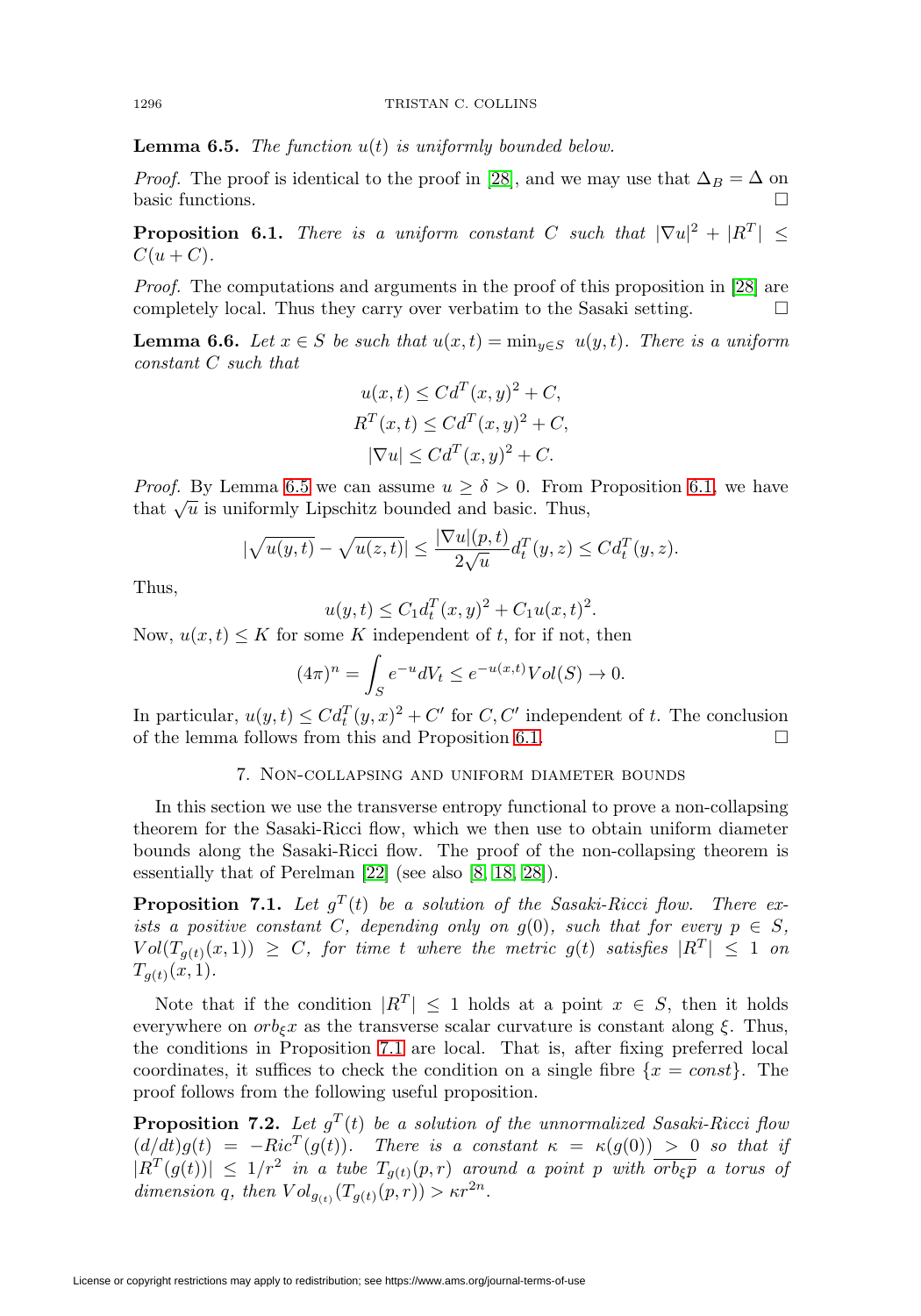*Proof.* We argue by contradiction. Suppose there exists sequence of points  $p_k \in S$ , times  $t_k \to T$ , and radii  $r_k$  so that dim  $\overline{orb_{\xi} p_k} = q$ , and

$$
(23) \ \ |R_k^T| = |R_{g(t_k)}^T| \leq \frac{C}{r_k^2}, \ \ \text{but} \ \ r_k^{-2n} Vol_{g(t_k)}(T_{g(s_k)}(p_k, r_k)) = r_k^{-2n} Vol(T_k) \to 0.
$$

<span id="page-20-1"></span>**Lemma 7.1.** Fix  $p \in S$  and  $t \in [0,T)$ , and suppose  $\exists r > 0$  such that  $|R^T| =$  $|R_{g(t)}^T| \leq \frac{C}{r^2}$  on  $T(p,r)$ . Then there exists  $r' \in (0,r]$  such that

(i)  $|R^T| = |R_{g(t)}^T| \leq \frac{C}{r'^2}$  on  $T(p, r'),$ (ii)  $(r')^{-2n}Vol(T(p, r')) \leq 3^{2n}r^{-2n}Vol(T(p, r)),$ (iii)  $Vol_{g(t)}(T_{g(t)}(p,r')) - Vol_{g(t)}(T_{g(t)}(p,r'/2)) \leq C(n,q).$ 

Proof. By Proposition [2.1](#page-7-1) and the volume expansion in Theorem [2.1,](#page-8-3) we know that

$$
\lim_{k \to \infty} \frac{Vol_{g(t)}(T_{g(t)}(p, r/2^k))}{Vol_{g(t)}(T_{g(t)}(p, r/2^{k+1}))} = 2^{2n+1-q}.
$$

Hence, there is a  $k < \infty$  such that

• 
$$
\frac{Vol_{g(t)}(T_{g(t)}(p,r/2^k))}{Vol_{g(t)}(T_{g(t)}(p,r/2^{k+1}))} \leq 3^{2n};
$$

• if  $l < k$ , then

<span id="page-20-0"></span>(24) 
$$
\frac{Vol_{g(t)}(T_{g(t)}(p,r/2^l))}{Vol_{g(t)}(T_{g(t)}(p,r/2^{l+1}))} > 3^{2n}.
$$

By iterating the inequality in [\(24\)](#page-20-0) we obtain the result with  $r' = r/2^{k+1}$ .  $\Box$ 

By Lemma [7.1,](#page-20-1) we may assume that  $\{r_k\}$  is chosen so that property (iii) holds. Let  $\psi \in C^{\infty}(\mathbb{R})$  be such that  $\psi$  is 1 on [0, 1/2], decreasing on [1/2, 1] and 0 on  $[1, \infty)$ . Define functions  $\{u_k\}$  by

<span id="page-20-2"></span>(25) 
$$
u_k = e^{C_k} \psi \left( r_k^{-1} d^T(x, p_k) \right),
$$

where  $C_k$  is chosen so that

$$
(4\pi)^n = r_k^{-2n} \int_{T_k} u_k^2 d\mu \le e^{2C_k} r_k^{-2n} Vol(T_k).
$$

By assumption  $r_k^{-2n}Vol(T_k) \to 0$ , and so we necessarily have  $C_k \to \infty$ . It is easy to see that the function  $u_k$  defined in [\(25\)](#page-20-2) is basic and  $u_k \in W_B^{1,2}$ . We now apply the same argument as Perelman, using instead the transverse entropy functional; see [\[18,](#page-26-14) [22,](#page-26-12) [28\]](#page-26-13). Proposition [7.2](#page-19-3) is proved. Proposition [7.1](#page-19-2) follows easily by rescaling. It is standard to check that if  $g<sup>T</sup>(t)$  is a solution of the Sasaki-Ricci flow, then  $\tilde{g}^{T}(s) = (1-s)g^{T}(t(s))$  is a solution of the unnormalized Sasaki-Ricci flow for  $t(s) = -\ln(1-s)$ . It is easy to see that the curvature assumption in Proposition [7.1](#page-19-2) implies the curvature assumption in Proposition [7.2](#page-19-3) at radius  $\sqrt{1-s}$ ; it follows that

(26) 
$$
\kappa(1-s)^n \leq Vol_{\tilde{g}(s)}(T_{\tilde{g}(s)}(p,\sqrt{1-s})) = (1-s)^n Vol_{g(t(s))}(T_{g(t(s))}(p,1),
$$

which shows that Proposition [7.1](#page-19-2) follows from Proposition [7.2.](#page-19-3)  $\Box$ 

*Remark.* One might hope that in Proposition [7.2](#page-19-3) the exponent  $2n$  could be replaced with the exponent  $2n + 1 - q$  which is optimal in light of Theorem [2.1.](#page-8-3) However, the scaling argument above along with the fact that the normalized Sasaki-Ricci flow preserves the volume of S shows that this is not possible unless  $q = 1$ .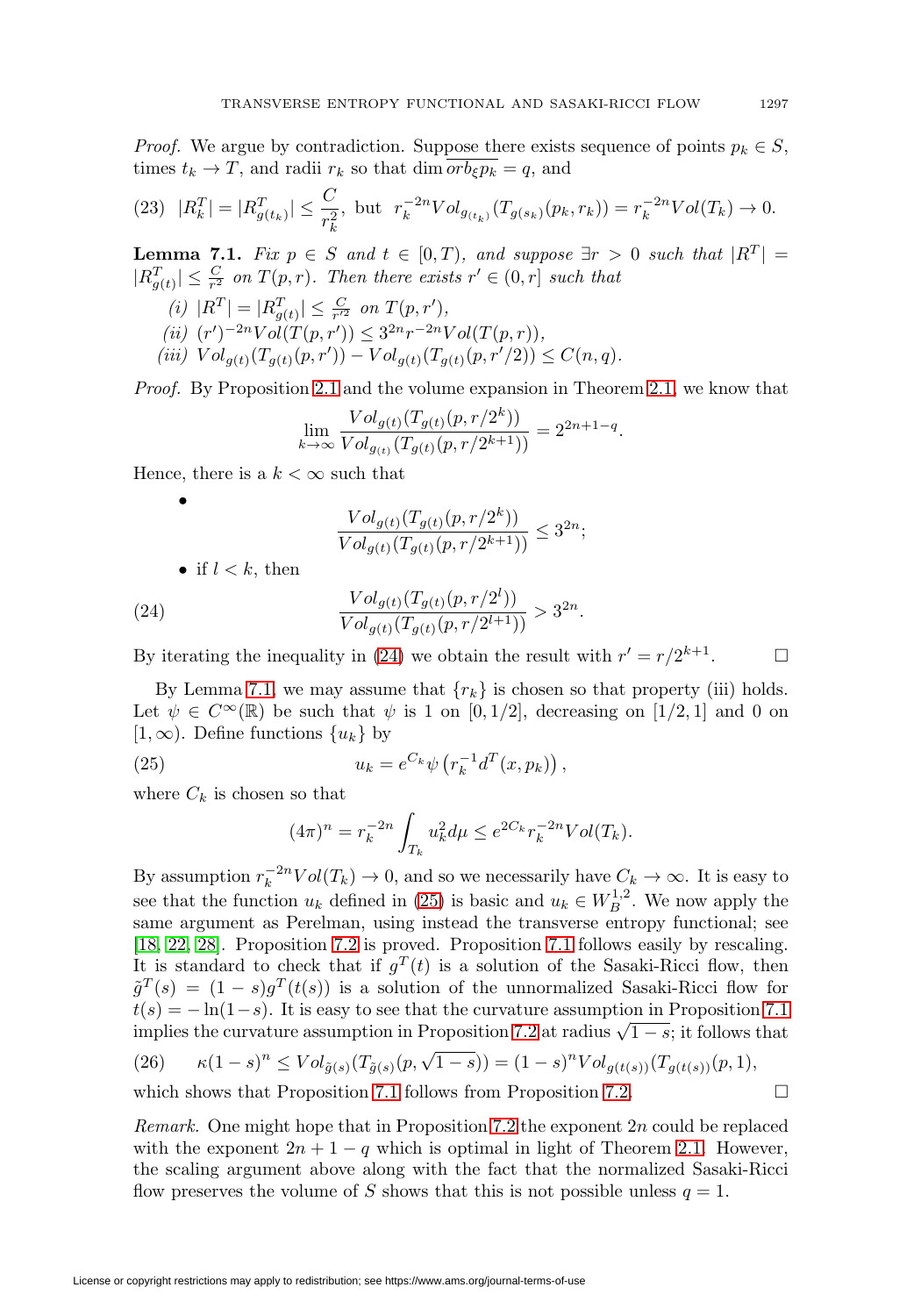We now employ these non-collapsing results to obtain uniform transverse diameter bounds along the Sasaki-Ricci flow, which in light of Lemma [6.6](#page-19-4) will prove Theorem [1.3.](#page-2-0)

<span id="page-21-0"></span>**Proposition 7.3.** There is a uniform constant C such that  $\text{diam}^T(S, g^T(t)) \leq C$ .

The proof is essentially identical to Perelman's, using the same adaptations as before. We argue by contradiction. Assume that the diameters are unbounded in time. Denote by  $d_t^T(z) = d_t^T(x, z)$ , where  $u(x, t) = \min_{y \in S} u(y, t)$ . Proposition [7.3](#page-21-0) is then a consequence of the following two lemmas.

<span id="page-21-1"></span>**Lemma 7.2.** For every  $\epsilon > 0$ , we can find  $T(k_1, k_2)$ ,  $k_1 < k_2$ , such that if  $\text{diam}^{T}(S, q(t))$  is sufficiently large, then

- (*i*)  $Vol(T(k_1, k_2)) < \epsilon$ ,
- (ii)  $Vol(T(k_1, k_2)) \leq 2^{10n} Vol(T(k_1 + 2, T_2 2)).$

The proof of the lemma is identical to the proof given in [\[28\]](#page-26-13), and thus we omit it. We note that the non-collapsing theorem is crucial to the proof.

<span id="page-21-2"></span>**Lemma 7.3.** Let  $k_1, k_2$  be as in Lemma [7.2](#page-21-1). Then there exists  $r_1, r_2$  and a constant *C* independent of time such that  $2^{k_1} \le r_1 \le 2^{k_1+1}$ ,  $2^{k_2-1} \le r_2 \le 2^{k_2}$ , and

$$
\int_{T(r_1,r_2)} R^T \le CVol(T(k_1,k_2)) = CV.
$$

Proof. By the co-area formula we have

$$
Vol(T(r)) = \int_{\{0 \le d^T \le r\}} 1 d\mu \ge \int_{\{0 \le d^T \le r\}} |\nabla d^T| d\mu = \int_0^r \mathcal{H}^{2n} \{d^T(x) = t\} dt.
$$

In analogy with the Euclidean case, denote  $S(t) = \mathcal{H}^{2n} \{ d^T(x) = t \}.$ 

Step 1.  $\exists r_1 \in [2^{k_1}, 2^{k_1+1}]$  such that

$$
S(r_1) \le 2\frac{V}{2^{k_1}}.
$$

If not, then

$$
Vol(T(k_1, k_1 + 1) \ge \int_{2^{k_1}}^{2^{k_1+1}} S(t) dt > 2V = 2Vol(T(k_1, k_2)),
$$

which is not possible as  $k_2 \gg k_1$ . In a similar fashion we obtain Step 2.  $\exists r_2 \in [2^{k_2-1}, 2^{k_2}]$  such that

$$
S(r_2) \le 2\frac{V}{2^{k_2}}.
$$

Now we have

$$
\int_{T(r_1,r_2)} R^T = \int_{T(r_1,r_2)} (R^T - n) + nVol(T(r_1,r_2))
$$
\n
$$
= -\int_{T(r_1,r_2)} \Delta u + nVol(T(r_1,r_2))
$$
\n
$$
\leq \int_{\{d^T = r_1\}} |\nabla u| + \int_{\{d^T = r_2\}} |\nabla u| + nV
$$
\n
$$
\leq C'(2^{k_1+1} + 1)2 \frac{V}{2^{k_1}} + C'(2^{k_2} + 1)2 \frac{V}{2^{k_2}} + nV \leq CV,
$$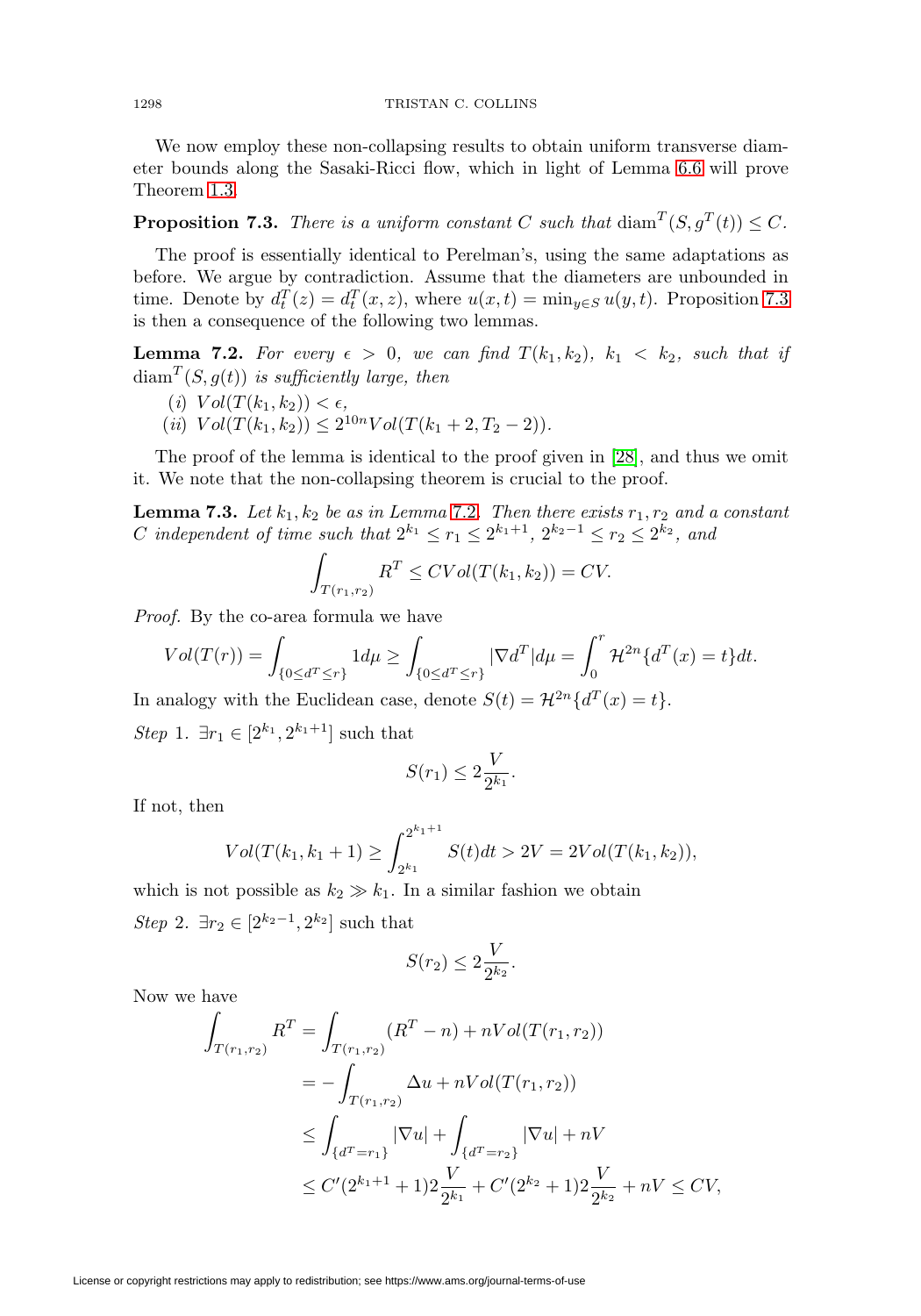where we have used the estimates in Lemma  $6.6$  in the last line. Clearly C is independent of  $t$ .

Proof of Proposition [7.3](#page-21-0). Suppose that the diameter is not uniformly bounded. That is, there exists a sequence of times  $t_i \to \infty$  such that  $\text{diam}^T(S, g(t_i)) \to \infty$ . Let  $\epsilon_i$  be a sequence of positive real numbers with  $\epsilon_i \to 0$ . By Lemmas [7.2](#page-21-1) and [7.3,](#page-21-2) we can find sequences  $k_1^i$  and  $k_2^i$ , such that

$$
Vol_{t_i}(T_{t_i}(k_1^i, k_2^i)) < \epsilon_i,
$$
  
\n
$$
Vol_{t_i}(T_{t_i}(k_1^i, k_2^i)) \le 2^{10n} Vol_{t_i}(T_{t_i}(k_1^i + 2, k_2^i - 2)).
$$

For each *i*, find  $r_1^i$  and  $r_2^i$  as in Lemma [7.3.](#page-21-2) Let  $\phi_i$  be a sequence of cutoff functions such that  $\phi(z) = 1$  on  $[2^{k_1^i+2}, 2^{k_2^i-2}]$  and  $\phi = 0$  on  $(-\infty, r_1^i] \cup [r_2^i, \infty)$ . Let  $u_i =$  $e^{C_i} \phi_i(d_{t_i}^T(x, p_i))$  such that  $\int_S u_i^2 = (4\pi)^n$ . We have

$$
(4\pi)^n = e^{2C_i} \int_S \phi_i^2 \le e^{2C_i} \epsilon_i.
$$

Since  $\epsilon_i \to 0$ , we have  $C_i \to \infty$ . We plug the functions  $u_i$  into the  $\mathcal{W}^T$  functional and follow the proof in [\[28\]](#page-26-13).  $\Box$ 

Combining Lemma [6.6](#page-19-4) and Proposition [7.3,](#page-21-0) we have proved Theorem [1.3.](#page-2-0)

## 8. Appendix

In the appendix we include the proofs of those facts requiring the use of transverse Sobolev spaces, which we felt were outside the theme of the main body of the paper. In particular, we first prove

<span id="page-22-1"></span>**Lemma 8.1.** Let u satisfy the equation  $g_{\overline{k}j}^T - Ric_{\overline{k}j}^T = \partial_j \partial_{\overline{k}} u$ . Then the following inequality

$$
(27) \qquad \frac{1}{Vol(S)} \int_S f^2 e^{-u} d\mu \le \frac{1}{Vol(S)} \int_S |\nabla f|^2 e^{-u} d\mu + \left(\frac{1}{Vol(S)} \int_S f e^{-u} d\mu\right)^2
$$

holds for all  $f \in C_B^{\infty}(S)$ .

The proof is elementary and well known in the Kähler case. We include a detailed proof, as it highlights some of the technical difficulties of working transversely. We must study the operator

$$
Lf = -(g^T)^{j\bar{k}} \nabla_j \nabla_{\bar{k}} f + (g^T)^{j\bar{k}} \nabla_{\bar{k}} f \nabla_j u
$$

on  $C^{\infty}_B(S, \mathbb{C})$ , the space of smooth, basic, *complex* valued functions, which is *not* elliptic. However, we will still be able to analyze this operator by observing that  $L$ is the restriction of an elliptic operator on  $C^{\infty}(S, \mathbb{C})$ . In order to prove the lemma, we need to show that  $L$  has a complete family of eigenvalues, its kernel is precisely the constants, and the lowest strictly positive eigenvalue of  $L$  is no smaller than 1. To do this, we need to study the basic Sobolev spaces.

<span id="page-22-0"></span>**Definition 8.1.** Define  $H_B^r(S, \mathbb{C}) = W_B^{r,2}(S, \mathbb{C})$  to be the closure of  $C_B^{\infty}(S, \mathbb{C})$  with respect to the Sobolev norm induced by the metric  $g<sup>T</sup>$ . For example,

(28) 
$$
\|\phi\|_{1,B} = \int_{S} \phi \bar{\phi} d\mu + \int_{S} (g^T)^{k\bar{j}} \nabla_k \phi \overline{\nabla_j \phi} d\mu + \int_{S} (g^T)^{j\bar{k}} \nabla_{\bar{k}} \phi \overline{\nabla_{\bar{j}} \phi} d\mu.
$$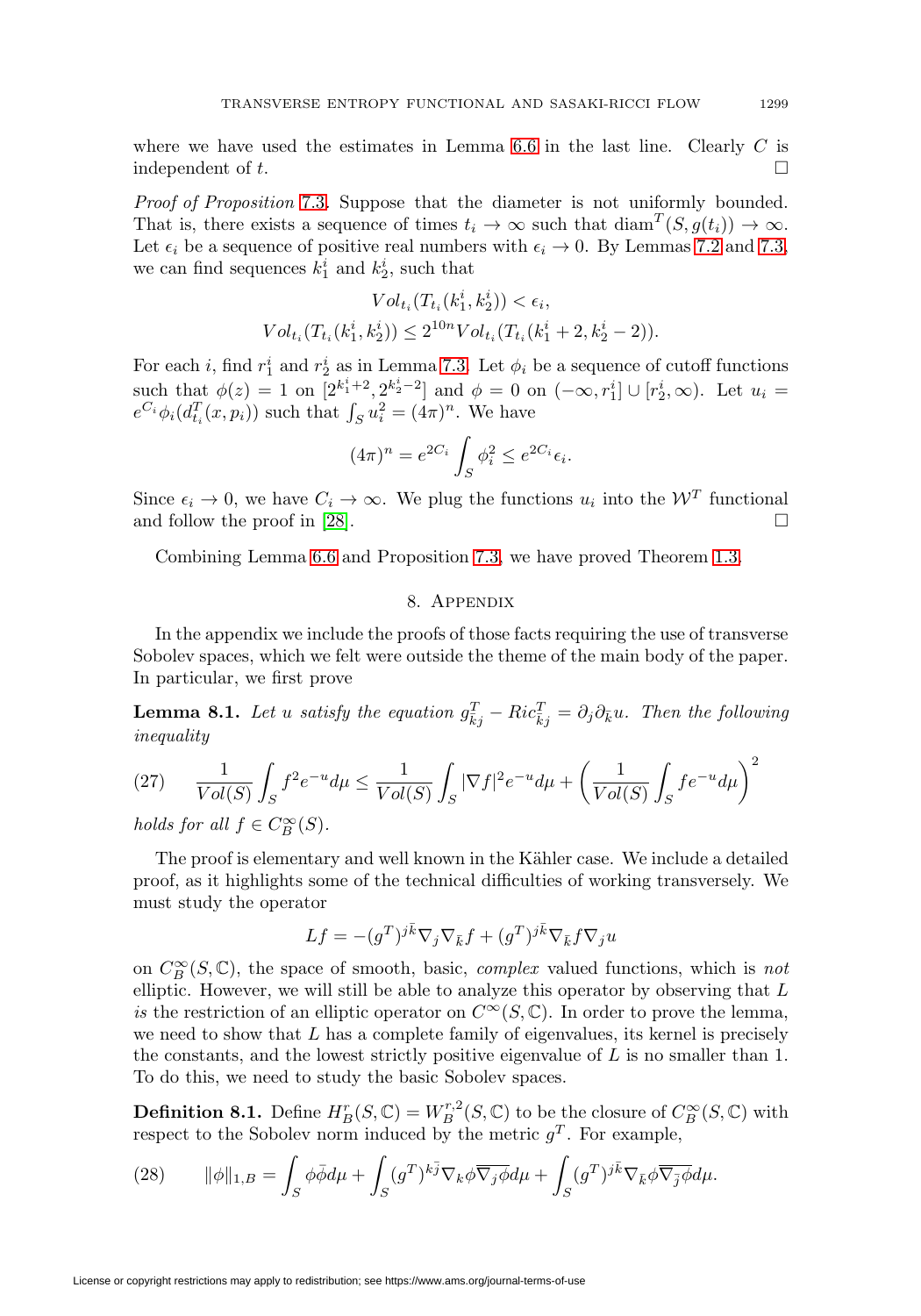Remark. First, we remark that we can make the above definition for  $H_B^r(S, \mathbb{R})$  in a similar manner. Notice that the Sobolev norm defined above, and the restriction of the standard Sobolev norm to  $C_B^{\infty}(S, \mathbb{C})$  agree, and hence the basic Sobolev norm is just obtained by restricting the standard Sobolev norm to the closure of the smooth basic functions. However, this is not the case when we consider the Sobolev spaces  $H^r(\Omega_B^p)$  of p-forms, and so we choose to distinguish between the two to avoid confusion.

From now on, we suppress the symbol  $\mathbb{C}$ , and let it be understood that we are considering complex valued functions. In order to show that L has a complete spectrum, it suffices to prove the existence of a Green's function for  $L$ . The existence of the Green's function follows from a standard argument, once we have Rellich's theorem and an elliptic a priori estimate. Rellich's theorem was proved for general foliations in [\[17\]](#page-26-17). We have

<span id="page-23-1"></span>**Lemma 8.2** ([\[17\]](#page-26-17) Proposition 4.5).  $\forall r \geq 0$  and  $t > 0$  the inclusion  $H_B^{r+t}(S) \hookrightarrow$  $H_B^r(S)$  is compact.

We can obtain the required elliptic a priori estimate and regularity theorems by observing that on basic functions,  $-L$  agrees with the elliptic operator

$$
\tilde{L} = g^{\alpha\beta} \nabla_{\alpha} \nabla_{\beta} - g^{\alpha\beta} \nabla_{\alpha} u \nabla_{\beta}.
$$

By standard elliptic theory, the operator  $\tilde{L}$  has the elliptic a priori estimate. In particular, there is a constant  $C_r$  so that for any  $\phi \in H_B^{r+1}(S) \subset H^{r+1}(S)$  we have

 $\|\phi\|_{r+2} \leq C_r \left( \|L\phi\|_r + \|\phi\|_{r+1} \right).$ 

By the remark following Definition [8.1](#page-22-0) we obtain

<span id="page-23-0"></span>**Lemma 8.3.** Let 
$$
\phi \in H_B^{r+1}
$$
 satisfy  $L\phi \in H_B^r$ . Then  $\phi \in H_B^{r+2}$ , and  

$$
\|\phi\|_{r+2,B} \leq C_r (\|L\phi\|_{r,B} + \|\phi\|_{r+1,B}).
$$

Remark. In fact, this holds more generally. It is well known (see for example [\[17\]](#page-26-17)) that the restriction of the Sobolev norm on  $H^r(\Omega)$  to the subspace  $H^r(\Omega_B)$  of basic forms induces a norm equivalent to the basic Sobolev norm. In particular, Lemma [8.3](#page-23-0) holds for basic forms.

Now observe that in Definition [8.1](#page-22-0) we can replace the measure  $d\mu$  with  $e^{-u}d\mu$ to obtain a weighted basic Sobolev space, which we denote by  $\overline{H}_B^r(S)$ . It is clear that the weighted basic Sobolev norm is equivalent to the unweighted norm, and hence Lemmas [8.2](#page-23-1) and [8.3](#page-23-0) hold for the weighted norm. A corollary of Lemmas [8.2](#page-23-1) and [8.3](#page-23-0) is

**Corollary 8.1.** Ker  $L \subset H_B^2(S)$  is finite dimensional and consists of smooth, basic functions.

Note, moreover, that the operator  $L$  is self-adjoint with respect to the inner product in  $H_B^0(S)$ . In particular, if f is basic, L satisfies

$$
\int_{S} |\nabla f|^2 e^{-u} d\mu = \langle Lf, f \rangle.
$$

We see immediately that if  $f \in \text{Ker } L \subset C^{\infty}_B(S)$ , then f is constant, and that all the eigenvalues of L are real. Now,  $L: H_B^2 \to L_B^2$ , is self-adjoint and so we can apply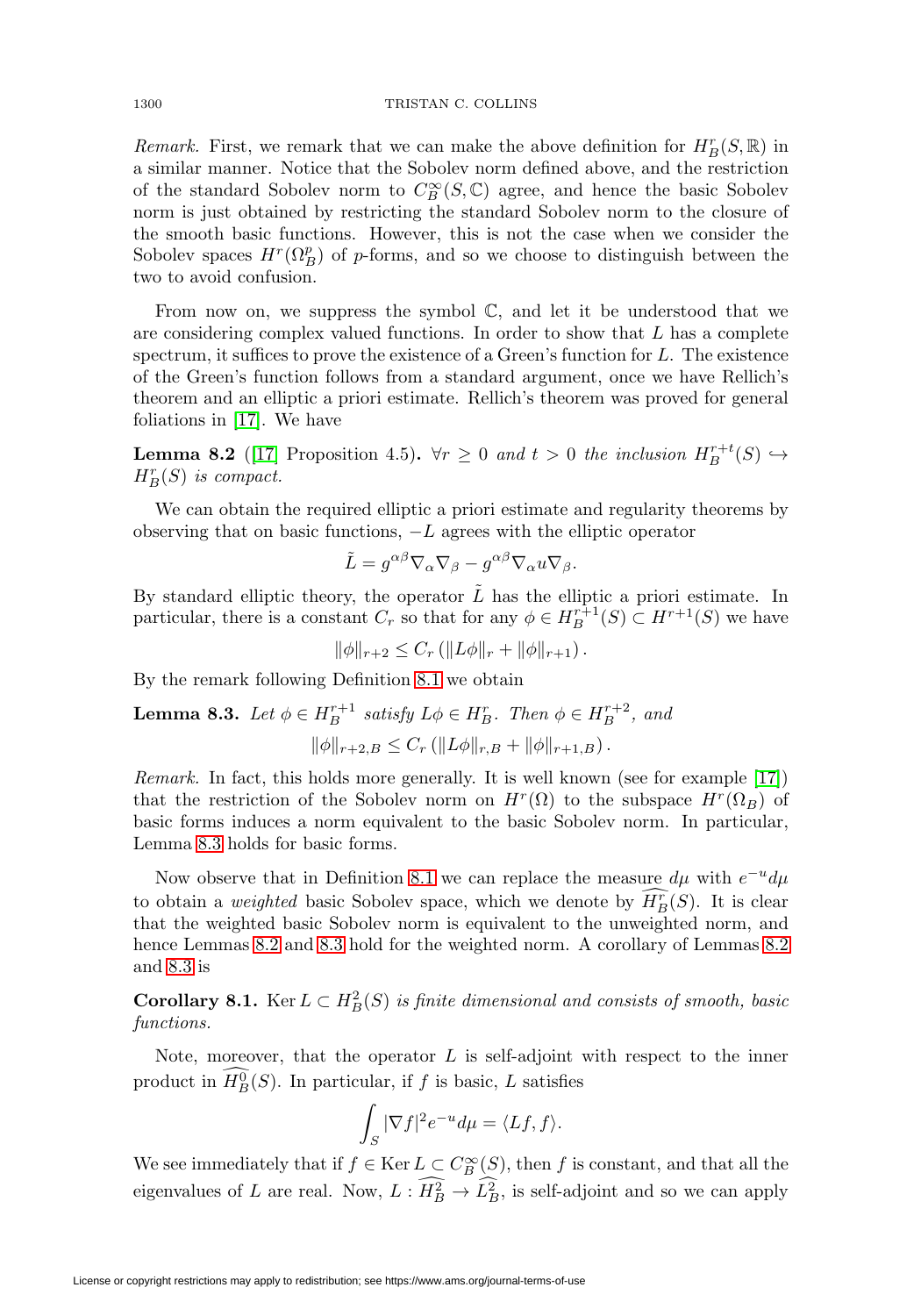the usual argument to obtain the existence of the Green's function  $G: L_B^2 \to L_B^2$ which is compact and self-adjoint, hence it has a spectral decomposition and yields the spectrum of L. It now suffices to prove that the smallest positive eigenvalue of  $L$  is no smaller than 1. This is a straightforward computation. Assume that

$$
\int_{S} f e^{-u} d\mu = 0, \text{ that is, } f \perp \text{Ker } L \text{ in } \widehat{L}_{B}^{2}.
$$

We use a Bochner type argument. Differentiating the equation yields

$$
\nabla_{\bar{l}}^T (Lf) = - (g^T)^{j\bar{k}} \nabla_{\bar{j}}^T \nabla_{\bar{l}}^T \nabla_{\bar{k}}^T f + Ric_{\bar{l}s}^T (g^T)^{s\bar{k}} \nabla_{\bar{k}}^T f + (g^T)^{j\bar{k}} \nabla_{\bar{l}}^T \nabla_{\bar{j}}^T u \nabla_{\bar{k}}^T f
$$
  
+ 
$$
(g^T)^{j\bar{k}} \nabla_{\bar{j}}^T u \nabla_{\bar{k}}^T f.
$$

We now multiply by  $(g^T)^{m\bar{l}} \nabla_m^T f$  and integrate with respect to the weighted measure  $e^{-u}d\mu$ . The first term is

$$
-\int_{S} (g^T)^{j\bar{k}} (g^T)^{m\bar{l}} \nabla_j^T \nabla_{\bar{l}}^T \nabla_{\bar{k}}^T f \nabla_m^T f e^{-u} d\mu.
$$

Since S is Sasakian, we observe that  $\nabla_j^T \nabla_{\bar{k}}^T \nabla_{\bar{k}}^T f = \partial_j \nabla_{\bar{k}}^T \nabla_{\bar{k}}^T f$  as the connection coefficients with mixed barred and unbarred indices are zero. Let  $V^{\bar{l}} = (g^T)^{m\bar{l}} \nabla_m^T f$ . Integration by parts yields

$$
\begin{aligned} \int_S \nabla_{\bar{l}}^T \nabla_{\bar{k}}^T f \big[&- (g^T)^{j \bar{p}} \partial_j g_{\bar{p}q}^T (g^T)^{q \bar{k}} V^{\bar{l}} \\&+ (g^T)^{j \bar{k}} \partial_j V^{\bar{l}} - (g^T)^{j \bar{k}} V^{\bar{l}} \partial_j u \\&+ (g^T)^{j \bar{k}} V^{\bar{l}} g^{\alpha \beta} \partial_j g_{\beta \alpha} \big] e^{-u} d \mu. \end{aligned}
$$

By computing in preferred local coordinates, we see that  $g^{\alpha\beta}\partial_j g_{\beta\alpha} = (g^T)^{q\bar{p}}\partial_j g_{\bar{p}q}^T$ . Now, the transverse Kähler condition implies that the first and last terms cancel. Using that  $\nabla_{\bar{l}}^T \nabla_{\bar{j}}^T u = \partial_{\bar{l}} \partial_j u = g_{\bar{l}j}^T - Ric_{\bar{l}j}^T$ , we obtain

<span id="page-24-0"></span>(29) 
$$
\int_{S} \nabla_{\bar{l}}(Lf)(g^{T})^{m\bar{l}}\nabla_{m}fe^{-u}d\mu = \int_{S} \left[ (g^{T})^{j\bar{k}}(g^{T})^{m\bar{l}}\nabla_{\bar{l}}^{T}\nabla_{\bar{k}}^{T}f\nabla_{\bar{j}}^{T}\nabla_{m}^{T}f + (g^{T})^{m\bar{l}}\nabla_{\bar{l}}^{T}f\nabla_{m}^{T}f \right]e^{-u}d\mu.
$$

Since the first term in  $(29)$  is positive, we see immediately that if f is an eigenfunction of L with eigenvalue  $\lambda > 0$ , then  $\lambda \geq 1$ . We have succeeded in proving Lemma [8.1.](#page-22-1)

We now turn our attention to the proof of Lemma [5.1.](#page-17-0) The method of proof is essentially that of Rothaus [\[27\]](#page-26-18). We refer the reader to [\[10\]](#page-25-14) for a detailed argument in the Kähler case. We first need the logarithmic Sobolev inequality.

**Proposition 8.1** (Logarithmic Sobolev inequality). Let  $(M^n, g)$  be a closed, Riemannian manifold. For any  $a > 0$  there exists a constant  $C(a, g)$  such that if  $\phi > 0$ satisfies  $\int_M \phi^2 = 1$ , then

$$
\int_M \phi^2 \log \phi d\mu \le a \int_M |\nabla \phi|^2 d\mu + C(a, g).
$$

Proof of Lemma [5.1](#page-17-0). Note that it suffices to show that we can find a minimizer for  $W^T(g, f, 1)$ . Setting  $w = (4\pi)^{n/2}e^{-f/2}$ , we seek to minimize

$$
\int_{S} 4|\nabla w|^{2} + (R^{T} - 2\log w - n\log(4\pi) - 2n) w^{2} d\mu.
$$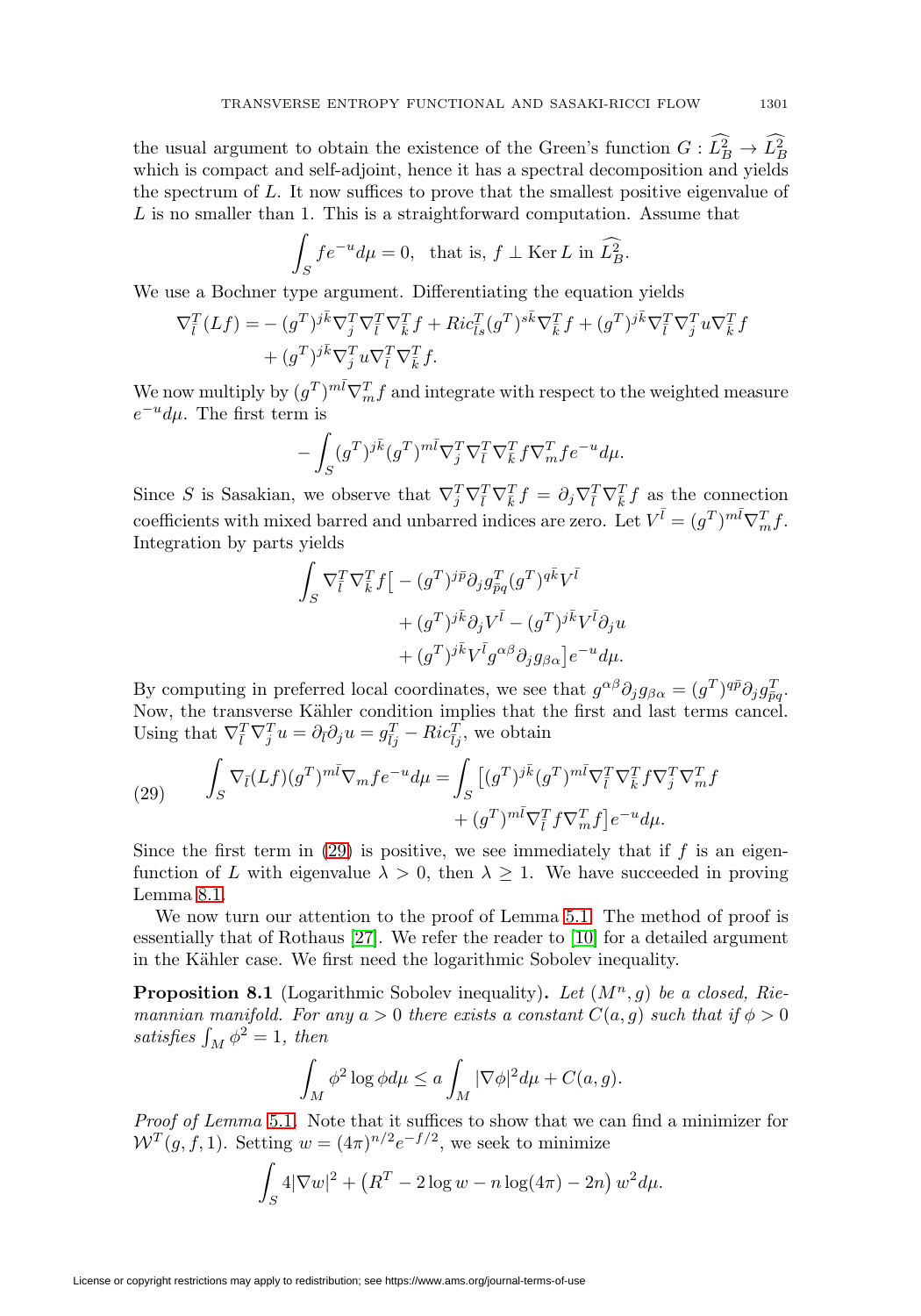The logarithmic Sobolev inequality implies any minimizing sequence is uniformly bounded in  $W^{1,2}_B(S)$ . The same arguments as in [\[27,](#page-26-18) [10\]](#page-25-14) yield the existence of a non-negative minimizer  $w_1 \in W_B^{1,2}(S)$ . The minimizer must be a weak solution of the Euler-Lagrange equation

$$
-4\Delta w_1 + R^T w_1 - 2w_1 \log w_1 - (n \log(4\pi) + 2n) w_1 = \mu^T(g, 1) w_1.
$$

By elliptic regularity we see that  $w_1 \in C^{\infty}$ , and an application of the comparison principle shows that  $w_1 > 0$ . Now, it is clear the  $w_1$  is basic, as  $w_1 \in C^{\infty}(S) \cap$  $W^{1,2}_B(S).$  $\Box$ <sub>B</sub><sup>-1,2</sup>(S).

#### **ACKNOWLEDGEMENTS**

The author would like to thank his advisor, Professor D. H. Phong, for suggesting this problem, as well as his encouragement and advice in the writing of this paper. The author would also like to thank Professor Valentino Tosatti for many helpful conversations and for patiently reading a rather rough first draft. The majority of the research and writing of this paper was carried out during the author's visit to the Centre International Rencontres Mathématiques, whose support he would like to graciously acknowledge. The author would like to thank the referee for many helpful suggestions.

#### **REFERENCES**

- <span id="page-25-10"></span>[1] C.P. Boyer and K. Galicki, *Einstein manifolds and contact geometry*, Proc. Amer. Math. Soc. **129** (2001), no. 8, 2419-2430. M[R1823927 \(2001m:53071\)](http://www.ams.org/mathscinet-getitem?mr=1823927)
- <span id="page-25-8"></span>[2] C.P. Boyer and K. Galicki, Sasakian Geometry, Oxford University Press, Oxford, 2008. M[R2382957 \(2009c:53058\)](http://www.ams.org/mathscinet-getitem?mr=2382957)
- <span id="page-25-2"></span>[3] C.P. Boyer, K. Galicki and S. R. Simanca, *Canonical Sasakian metrics*, Comm. Math. Phys., **279** (2008), no. 3, 705-733. M[R2386725 \(2009a:53077\)](http://www.ams.org/mathscinet-getitem?mr=2386725)
- <span id="page-25-5"></span>[4] H.-D. Cao, Deformation of Kähler metrics to Kähler-Einstein metrics on compact Kähler manifolds, Invent. Math. **81** (1985), no.2, 359-372. M[R799272 \(87d:58051\)](http://www.ams.org/mathscinet-getitem?mr=799272)
- <span id="page-25-9"></span>[5] Y. Carrière, Les propriétés topologiques des flots Riemanniens retrouvées à l'aide du théorème des variétés presque plates, Math. Z. 186 (1984), 393-400. M[R744829 \(86f:53048\)](http://www.ams.org/mathscinet-getitem?mr=744829)
- <span id="page-25-0"></span>[6] J. Cheeger and G. Tian, On the cone structure at infinity of Ricci flat manifolds with Euclidean volume growth and quadratic curvature decay, Invent. Math., **118** (1994), no. 3, 494-571. M[R1296356 \(95m:53051\)](http://www.ams.org/mathscinet-getitem?mr=1296356)
- <span id="page-25-13"></span>[7] B. Chow and D. Knopf, The Ricci flow: An Introduction, Mathematical Surveys and Monographs. American Mathematical Society, 2004. M[R2061425 \(2005e:53101\)](http://www.ams.org/mathscinet-getitem?mr=2061425)
- <span id="page-25-6"></span>[8] B. Chow et. al., The Ricci flow: techniques and applications, Volume 1, Mathematical Surveys and Monographs. American Mathematical Society, 2007.
- <span id="page-25-12"></span>[9] A. El-Kacimi Alaoui, Op´erateurs transversalement elliptiques sur un feuilletage Riemannien et applications, Compos. Math. **79** (1990), 57-106. M[R1042454 \(91f:58089\)](http://www.ams.org/mathscinet-getitem?mr=1042454)
- <span id="page-25-14"></span>[10] M. Eminenti, G. La Nave, C. Mantegazza, Ricci solitons, the equation point of view, Manuscripta Math. **127** (2008), no. 3, 345-367. M[R2448435 \(2009m:53088\)](http://www.ams.org/mathscinet-getitem?mr=2448435)
- <span id="page-25-3"></span>[11] A. Futaki, H. Ono and G. Wang, Transverse Kähler geometry of Sasaki manifolds and toric Sasaki-Einstein manifolds, J. Differential Geom., **83** (2009), no.3, 585-636. M[R2581358](http://www.ams.org/mathscinet-getitem?mr=2581358) [\(2011c:53091\)](http://www.ams.org/mathscinet-getitem?mr=2581358)
- <span id="page-25-1"></span>[12] J. Gauntlett, D. Martelli, J. Sparks and W. Waldram, Sasaki-Einstein metrics on  $S(2) \times S(3)$ , Adv. Theor. Math. Phys., **8** (2004), 711-734. M[R2141499 \(2006m:53067\)](http://www.ams.org/mathscinet-getitem?mr=2141499)
- <span id="page-25-4"></span>[13] J. Gauntlett, D. Martelli, J. Sparks and S.-T Yau, Obstructions to the existence of Sasaki-Einstein metrics, Comm. Math. Phy., **273** (2007), 803-827. M[R2318866 \(2008e:53070\)](http://www.ams.org/mathscinet-getitem?mr=2318866)
- <span id="page-25-7"></span>[14] M. Godliński, W. Kopczyński, and P. Nurowski, Locally Sasakian manifolds. Classical Quantum Gravity, **17** (2000), L105-L115. M[R1791091 \(2002a:53054\)](http://www.ams.org/mathscinet-getitem?mr=1791091)
- <span id="page-25-11"></span>[15] A. Gray, Tubes, Progress in Mathematics, 221. Birkhäuser, Boston, Mass., 2004 M[R2024928](http://www.ams.org/mathscinet-getitem?mr=2024928) [\(2004j:53001\)](http://www.ams.org/mathscinet-getitem?mr=2024928)